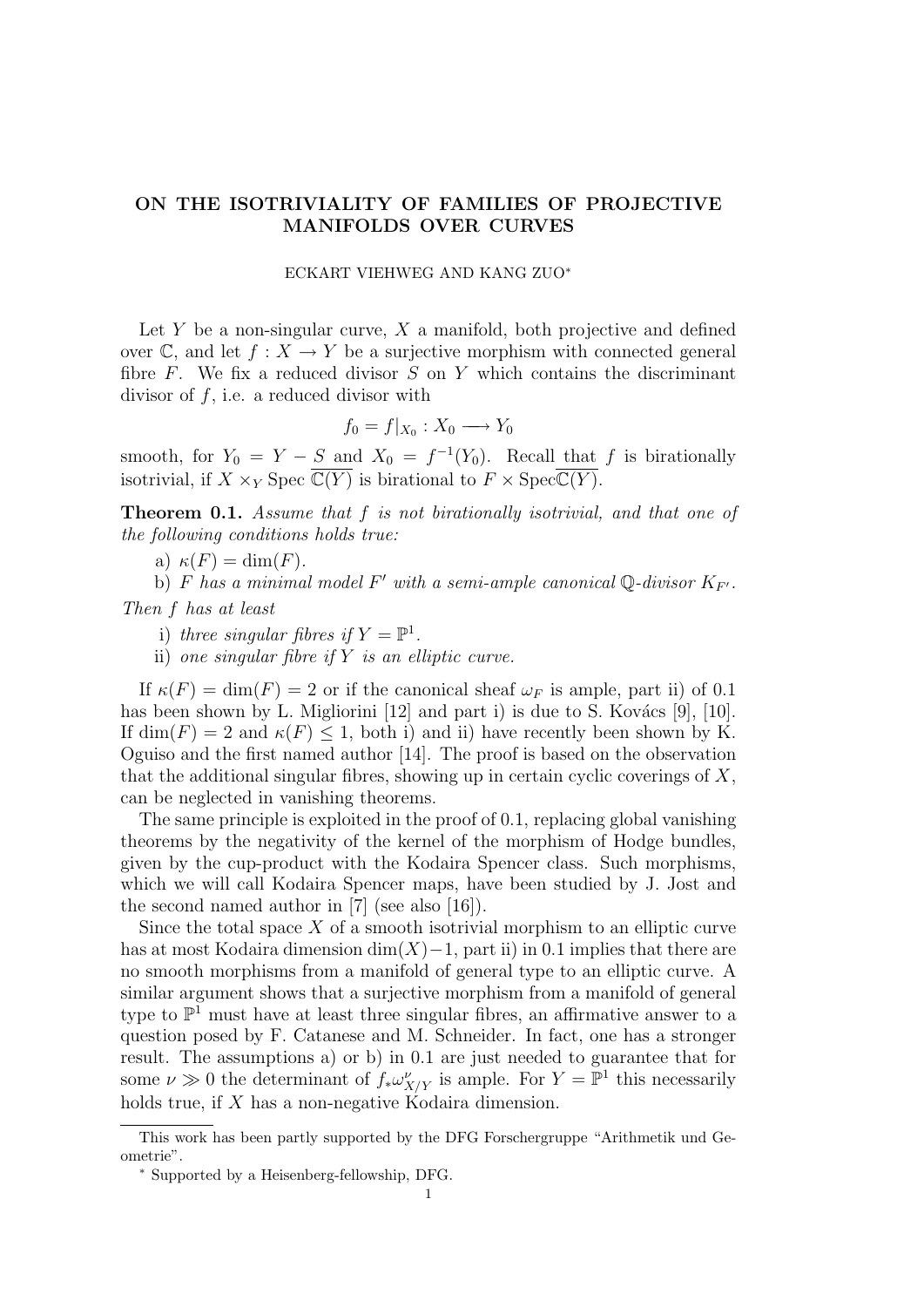**Theorem 0.2.** Let X be a complex projective manifold of non-negative Kodaira dimension. Then a surjective morphism  $X \to \mathbb{P}^1$  has at least 3 singular fibres.

If X is a curve, this is just the well-known fact that a morphism to  $\mathbb{P}^1$  from a curve of genus larger than or equal to one has to ramify over at least three points. For surfaces 0.2 follows from the bounds of A. Parshin [15] and A. Arakelov [1]. For threefolds of general type, or if  $\omega_X$  is ample, 0.2 is an easy corollary of the results in [10] (see also [2]). For threefolds of lower Kodaira dimension one can use [14] instead.

As a byproduct, the proof of 0.1 gives some explicit bounds, generalizing the ones obtained by A. Parshin [15] and A. Arakelov [1] for families of curves, by E. Bedulev, if the general fibre  $F$  of  $f$  is an elliptic surface, and by E. Bedulev and the first author  $[2]$  under the assumption that F is canonically polarized, or a surface of general type. We write  $s = \deg(S)$ , and  $n = \dim(F)$ . The genus of Y is denoted by q, and  $\delta$  is the number of singular fibres of f, which are not semistable, i.e. not reduced normal crossing divisors.

**Theorem 0.3.** Assume that f is not birationally isotrivial, that  $\omega_F$  is semiample, and that  $h(t)$  is the Hilbert polynomial for a polarization of  $F$ . Then there exist constants  $\nu$  and e, depending only on h, with

$$
\frac{\deg({f_*{\omega}^{\nu}_{X/Y}})}{\operatorname{rank}({f_*{\omega}^{\nu}_{X/Y}})} \leq (n\cdot(2g-2+s)+\delta)\cdot \nu \cdot e.
$$

In particular, if f is semistable,

$$
\frac{\deg(f_* \omega^{\nu}_{X/Y})}{\text{rank}(f_* \omega^{\nu}_{X/Y})} \le n \cdot (2g - 2 + s) \cdot \nu \cdot e.
$$

As explained in [2], section 4, such bounds imply a generalization of the Shafarevich conjecture, saying that for given  $Y$  and  $S$  there are finitely many deformation types, if there exists a nice compactification of the corresponding moduli scheme. Unfortunately such a compactification has only been constructed for surfaces of general type.

We thank Keiji Oguiso for helpful remarks and comments, and Osamu Fujino for pointing out some ambiguities in the first version of section three. Sandor Kovács informed us, immediately after he got a copy of this article, that by different methods he obtained results, partly overlapping with the ones presented here (see [11]).

## 1. Hodge bundles and the Kodaira Spencer map

Let  $Y$  be a complex manifold and let  $S$  be a normal crossing divisor. A variation  $\mathbb{V}_0$  of polarized Hodge structures of weight k on  $Y_0 = Y - S$  gives rise to

$$
E_0 = \text{gr}_F(\mathbb{V} \otimes \mathcal{O}_{Y_0}) = \bigoplus_{p+q=k} E_0^{p,q},
$$

together with a Higgs structure  $\theta_0 = \bigoplus \theta_{p,q} : E_0 \to E_0 \otimes \Omega^1_{Y_0}$ .

Lemma 1.1. If  $\mathcal{N} \subset E^{p,q}_0$  $\stackrel{p,q}{_{0}}$  is a sub-bundle with  $\theta_{p,q}(\mathcal{N})=0$ , then the curvature of the restricted Hodge metric on  $N$  is negative semidefinite.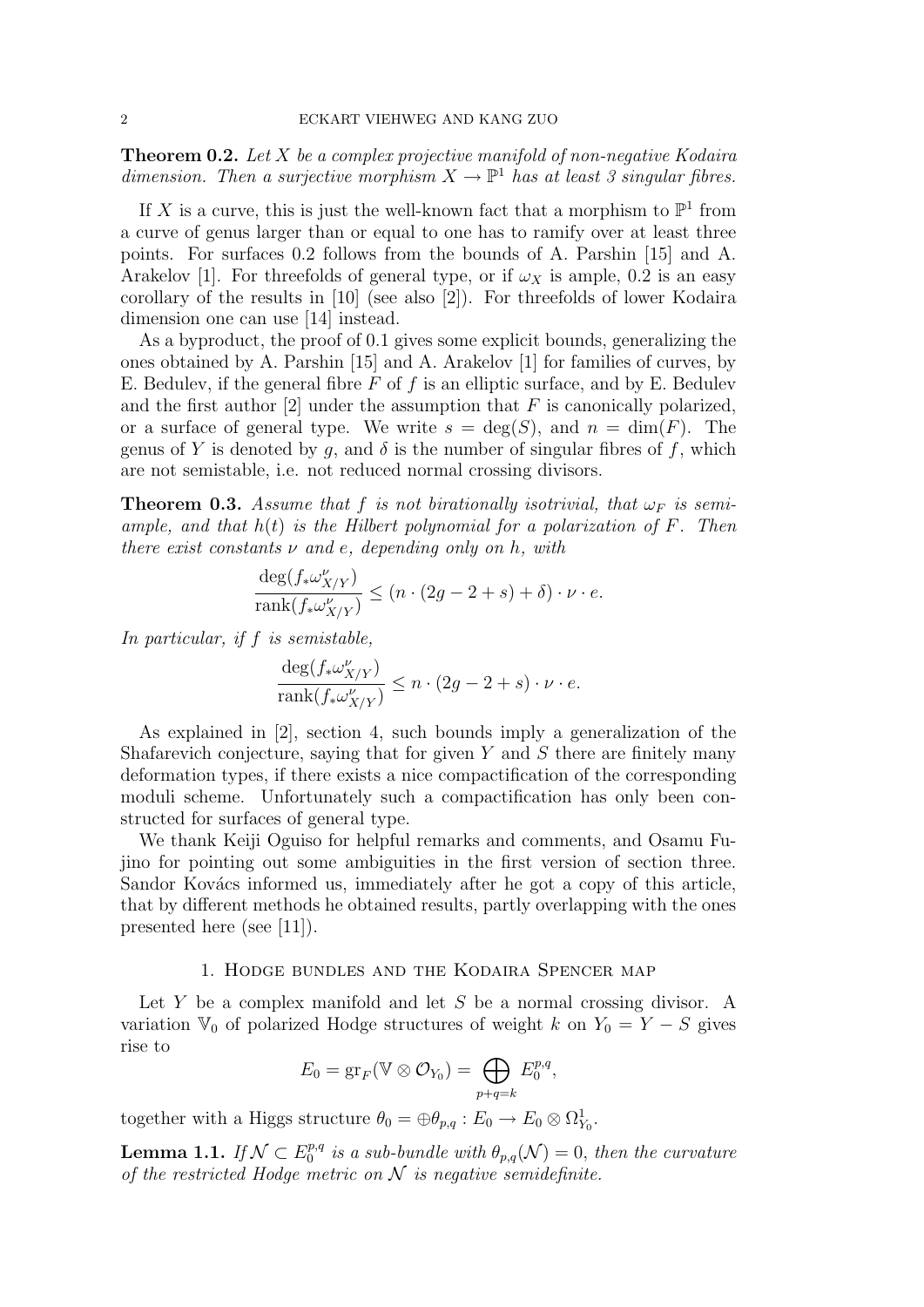In fact, the negativity of the curvature of the restricted Hodge metric on  $\det(\mathcal{N})$ , which will be the only case used in this note, as well as the next lemma 1.2, follow from [18] and can also be found in [7], Lemma 1. For the convenience of the reader we sketch the proof.

*Proof.* Let  $\Theta(E_0, h)$  denote the curvature form of the Hodge metric h on  $E_0$ . Then by [6], chapter II, we have

$$
\Theta(E_0, h) + \theta \wedge \bar{\theta}_h + \bar{\theta}_h \wedge \theta = 0,
$$

where  $\bar{\theta}_h$  is the complex conjugation of  $\theta$  with respect to h. h restricts to a metric  $h|_{\mathcal{N}}$ , and induces a  $\mathcal{C}^{\infty}$ -decomposition  $E_0 = \mathcal{N} \oplus \mathcal{N}^{\perp}$ . One obtains

$$
\Theta(\mathcal{N},h) = \Theta(E_0,h)|_{\mathcal{N}} + \bar{A}_h \wedge A = -\theta \wedge \bar{\theta}_h|_{\mathcal{N}} - \bar{\theta}_h \wedge \theta|_{\mathcal{N}} + \bar{A}_h \wedge A,
$$

where  $A \in A^{1,0}(\text{Hom}(\mathcal{N},\mathcal{N}^{\perp}))$  is the second fundamental form of the subbundle  $\mathcal{N} \subset E_0$ , and  $\hat{A}_h$  is its complex conjugate with respect to h.

Since  $\theta(\mathcal{N})=0$ , we have  $\bar{\theta}_h \wedge \theta|_{\mathcal{N}}=0$ , hence

$$
\Theta(\mathcal{N}, h) = -\theta \wedge \bar{\theta}_h|_{\mathcal{N}} + \bar{A}_h \wedge A.
$$

 $\theta \wedge \bar{\theta}_h$  is positive semidefinite and  $\bar{A}_h \wedge A$  is negative semidefinite, so  $\Theta(\mathcal{N}, h)$ is negative semidefinite.

Suppose the local monodromy of  $\mathbb{V}_0$  around the components of S are unipotent and let V be the Deligne extension of  $\mathbb{V}_0 \otimes \mathcal{O}_{Y_0}$ . By [17] the F-filtration extends to a filtration of  $V$  by subbundles, hence there exists a canonical extension E of  $E_0$  to Y, and  $\theta_0$  extends to

$$
\theta = \bigoplus_{p+q=k} \theta_{p,q} : E = \bigoplus_{p+q=k} E^{p,q} \longrightarrow E \otimes \Omega^1_Y(\log S) = \bigoplus_{p+q=k} E^{p,q} \otimes \Omega^1_Y(\log S).
$$

**Lemma 1.2.** Keeping the assumptions made above, suppose  $Y$  is a smooth projective curve. If  $\mathcal{N} \subset E^{p,q}$  is a sub-bundle with  $\theta_{p,q}(\mathcal{N}) = 0$ , then  $\deg(\mathcal{N}) \leq$  $\Omega$ 

*Proof.* Let  $\mathcal{N}^{\vee}$  be the dual of  $\mathcal{N}$ . We have the projection  $E^{p,q} \to \mathcal{N}^{\vee}$ . Note that  $E^{p,q\vee} = E^{\vee q,p}$  as a Hodge bundle of the system of Hodge bundles corresponding to the dual variation of Hodge structures  $\mathbb{V}_0^{\vee}$ . The monodromy of  $\overline{\mathbb{V}}_0^{\vee}$  around S is again unipotent. We have the projection

$$
F^{\vee q} \to E^{\vee q,p} \to \mathcal{N}^{\vee},
$$

where  $F^{\vee q}$  is the q-th subbundle in the extended Hodge filtration of  $\mathcal{V}^{\vee}$ .

This presentation of  $\mathcal{N}^{\vee}$  as a quotient of a subbundle of a variation of Hodge structures allows to apply [8], 5.20. So the Chern forms of the induced Hodge metric on  $(\mathcal{N}|_{Y_0})^{\vee}$  represent the corresponding Chern classes of  $\mathcal{N}^{\vee}$ . From 1.1 we get in particular  $deg(\mathcal{N}^{\vee}) \geq 0$ , and hence  $deg(\mathcal{N}) \leq 0$ .

Let  $q: Z \to Y$  be a surjective morphism between a projective *n*-dimensional manifold  $Z$  and a non-singular curve  $Y$ , both defined over the complex numbers. Let  $S \subset Y$  be a divisor such that g is smooth outside of  $\Pi = g^{-1}(S)$ . We will assume Π to be a normal crossing divisor. The smooth projective morphism

$$
g_0: Z_0 = Z - \Pi \longrightarrow Y - S
$$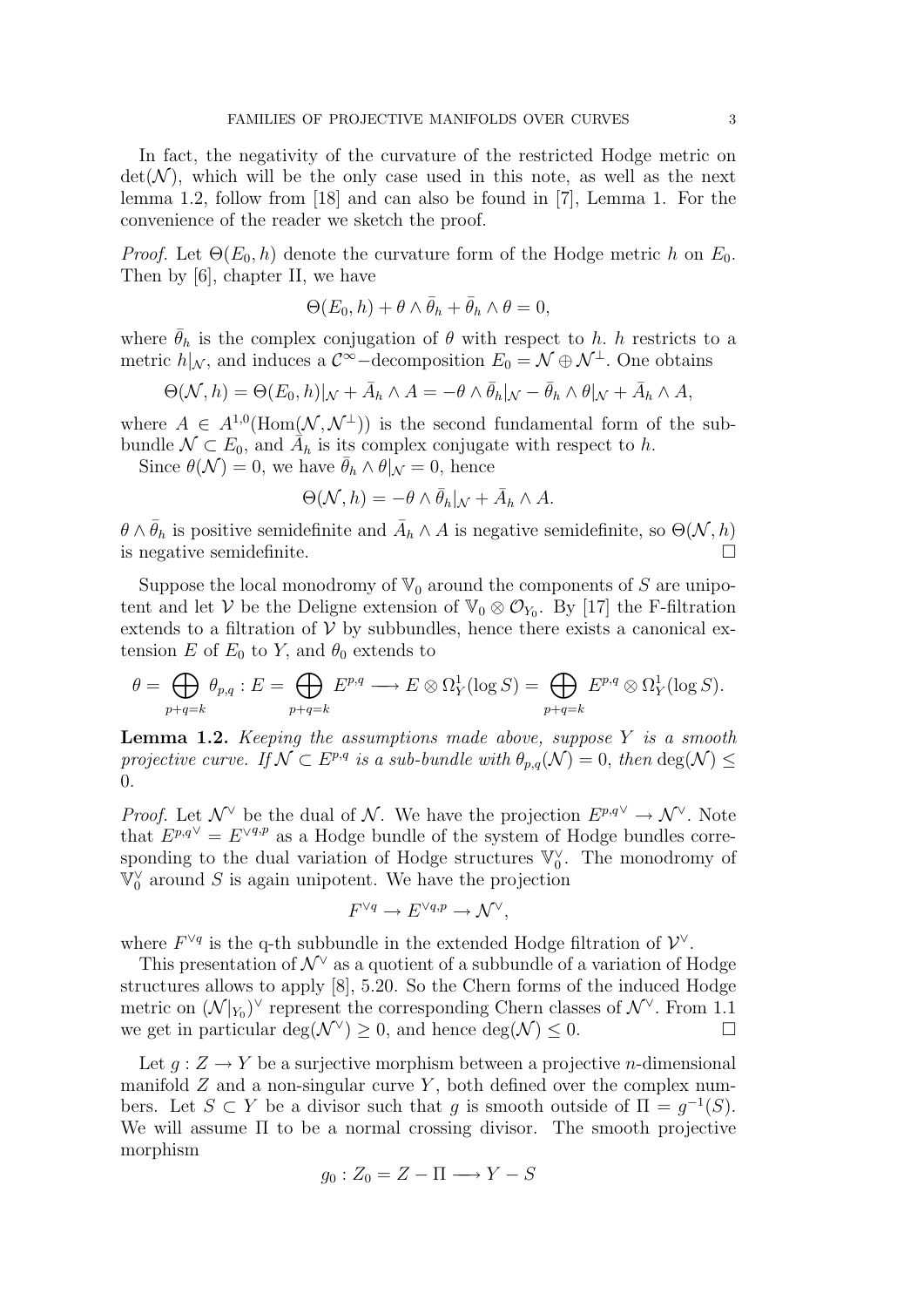obtained by restricting g gives rise to variations of Hodge structures  $\mathbb{V}_0$  =  $R^k g_{0*} \mathbb{C}_{Z_0}$ . As explained in [20], p. 423, the primitive decomposition of  $\mathbb{V}_0$ allows to define a polarization on  $\mathbb{V}_0$ . If the fibres of q are connected and if q is semistable, i.e. if  $\Pi$  is reduced, the local monodromies around points in  $S$ are unipotent.

Using the notations introduced above we find

$$
E^{p,q} = R^q g_* \Omega^p_{Z/Y} (\log \Pi).
$$

 $\theta_{p,q}$ :  $E^{p,q} \to E^{p-1,q+1} \otimes \Omega_Y^1(\log S)$ , which we will call the Kodaira Spencer map, is the edge-morphism induced by the tautological exact sequence

$$
(1.2.1) \quad 0 \to g^*\Omega^1_Y(\log S) \otimes \Omega^{p-1}_{Z/Y}(\log \Pi) \to \Omega^p_Z(\log \Pi) \to \Omega^p_{Z/Y}(\log \Pi) \to 0.
$$

 $\theta_{p,q}$  is given by the cup product with the Kodaira Spencer class, induced by g, and the induced map from the tangent sheaf of  $Y$  to the homomorphism from  $E^{p-1,q+1}$  to  $E^{p,q}$  is part of the infinitesimal period map.

**Proposition 1.3.** Let N be an invertible subsheaf of  $E^{p,q}$  with  $\theta_{p,q}(\mathcal{N}) = 0$ . Then deg( $\mathcal{N}$ ) < 0.

*Proof.* If the fibres of g are connected and if g is semistable, this is nothing but 1.2.

In general, let L be a finite extension of the function field  $\mathbb{C}(Y)$ , containing the Galois hull of the algebraic closure of  $\mathbb{C}(Y)$  in  $\mathbb{C}(Z)$ , and let  $Y' \to Y$  be the normalization of Y in L. Consider the normalization  $\tilde{Z}$  of  $Z \times_{Y} Y'$ , a desingularization  $\varphi' : Z' \to \tilde{Z}$  and the induced morphisms

$$
Z' \xrightarrow{\varphi'} \tilde{Z} \xrightarrow{\tilde{\varphi}} Z \times_Y Y' \xrightarrow{p_1} Z
$$
  

$$
\tilde{g} \downarrow \qquad \tilde{p}_2 \nearrow
$$
  

$$
Y' \xrightarrow{\psi} Y
$$

 $\varphi = \tilde{\varphi} \circ \varphi'$  and  $\psi' = p_1 \circ \varphi$ . We will enlarge S such that  $Y' \to Y$  is étale over  $Y - S$ , hence for  $S' = \psi^* S$ 

$$
\psi^* \Omega^1_Y(\log S) = \Omega^1_{Y'}(\log S').
$$

If one chooses  $L$  large enough,  $Z'$  will be the disjoint union of semistable families over Y', hence  $\Pi' = g'^*S'$  is a reduced normal crossing divisor, and  $\varphi|_{g'^{-1}(Y'-S')}$  is an isomorphism. By the generalized Hurwitz formula [5], 3.21,

$$
\psi'^*\Omega_Z^p(\log\Pi)\subset \Omega_{Z'}^p(\log\Pi'),
$$

and by [3], Lemme 1.2,

$$
R^q \varphi'_* \Omega_{Z'}^p(\log \Pi') = \begin{cases} \tilde{\varphi}^* p_1^* \Omega_Z^p(\log \Pi) & \text{for } q = 0 \\ 0 & \text{for } q > 0. \end{cases}
$$

The exact sequence (1.2.1), for  $Z'$  instead of  $Z$ , and induction on  $p$  allow to show the same for the relative differential forms, i.e.

$$
R^q \varphi'_* \Omega^p_{Z'/Y'}(\log \Pi') = \begin{cases} \tilde{\varphi}^* p_1^* \Omega^p_{Z/Y}(\log \Pi) & \text{for } q = 0 \\ 0 & \text{for } q > 0. \end{cases}
$$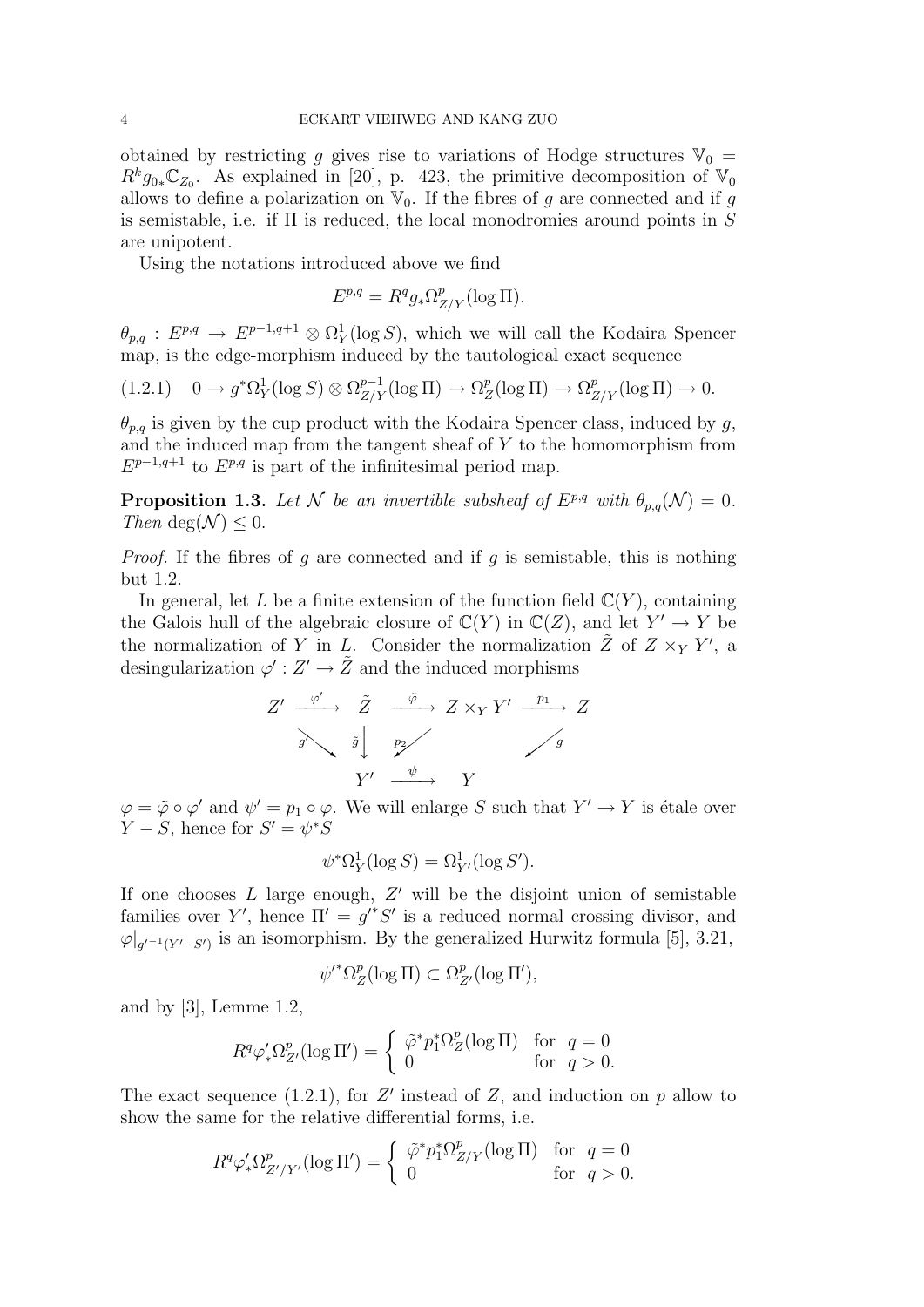Hence the pullback of the exact sequence (1.2.1) to  $\tilde{Z}$  is isomorphic to

$$
(1.3.1) \quad 0 \longrightarrow \varphi'_{*}(g'^{*}\Omega_{Y'}^{1}(\log S') \otimes \Omega_{Z'/Y'}^{p-1}(\log \Pi'))
$$

$$
\longrightarrow \varphi'_{*}\Omega_{Z'}^{p}(\log \Pi') \longrightarrow \varphi'_{*}\Omega_{Z'/Y'}^{p}(\log \Pi') \longrightarrow 0.
$$

Writing

$$
E'^{p,q} = R^q g'_* \Omega^p_{Z'/Y'}(\log \Pi'),
$$

and  $\theta'_{p,q}$  for the edge-morphism, we find

$$
E'^{p,q} = R^q p_{2*}(\tilde{\varphi}_* \mathcal{O}_{\tilde{Z}} \otimes p_1^* \Omega^p_{Z/Y} (\log \Pi)).
$$

Moreover, the inclusion  $\mathcal{O}_{Z\times_Y Y'} \to \tilde{\varphi}_*\mathcal{O}_{\tilde{Z}}$  and flat base change give an inclusion

$$
\psi^* E^{p,q} = R^q p_{2*}(p_1^* \Omega_Z^p(\log \Pi)) \longrightarrow E'^{p,q}
$$

and the diagram

$$
\psi^* E^{p,q} \xrightarrow{\psi^*\theta_{p,q}} \psi^* E^{p-1,q+1} \otimes \Omega_Y^1(\log S)
$$
  
\n
$$
\subset \bigcup_{E'^{p,q}} \xrightarrow{\theta'_{p,q}} E'^{p-1,q+1} \otimes \Omega_{Y'}^1(\log S')
$$

commutes. In particular, if N lies in the kernel of  $\theta_{p,q}$ , the sheaf  $\psi^* \mathcal{N}$  lies in the kernel of  $\theta'_{p,q}$ . Since we already know 1.3 for semistable morphisms with connected fibres, we find deg( $\mathcal{N}$ )  $\leq$  0.

## 2. Positivity of direct image sheaves

As in [2] or [14] a second ingredient in the proof of 0.1 and 0.3 will be explicit bounds for the positivity of certain direct image sheaves.

**Definition 2.1.** Let  $\mathcal{E}$  be a locally free sheaf and  $\mathcal{A}$  an invertible sheaf on the curve  $Y$ .

- a)  $\mathcal E$  is nef if for all finite morphisms  $\pi: Z \to Y$  and all invertible quotients  $\mathcal Q$  of  $\pi^*\mathcal E$  the degree of  $\mathcal Q$  is non-negative.
- b) For  $\alpha, \beta \in \mathbb{N} \{0\}$  we write

$$
\mathcal{E} \succeq \frac{\alpha}{\beta} \mathcal{A}
$$

if  $S^{\beta}(\mathcal{E}) \otimes \mathcal{A}^{-\alpha}$  is nef. This is well-defined, since obviously the latter holds true if and only if

$$
S^{\beta\cdot\mu}(\mathcal{E})\otimes \mathcal{A}^{-\alpha\cdot\mu}
$$

is nef, for some  $\mu > 0$ .

Nef locally free sheaves on curves, have already been used in [4] to study the height of points of curves over function fields. In [19], §2, and in the higher dimensional birational classification theory, one needs positive coherent torsionfree sheaves over higher dimensional manifolds, and there one often considers weakly positive sheaves, instead of nef sheaves. In the one-dimensional case, both notions coincide, and all the properties of weakly positive sheaves, listed in [13] or [19] carry over to nef sheaves on curves. Let us recall one property: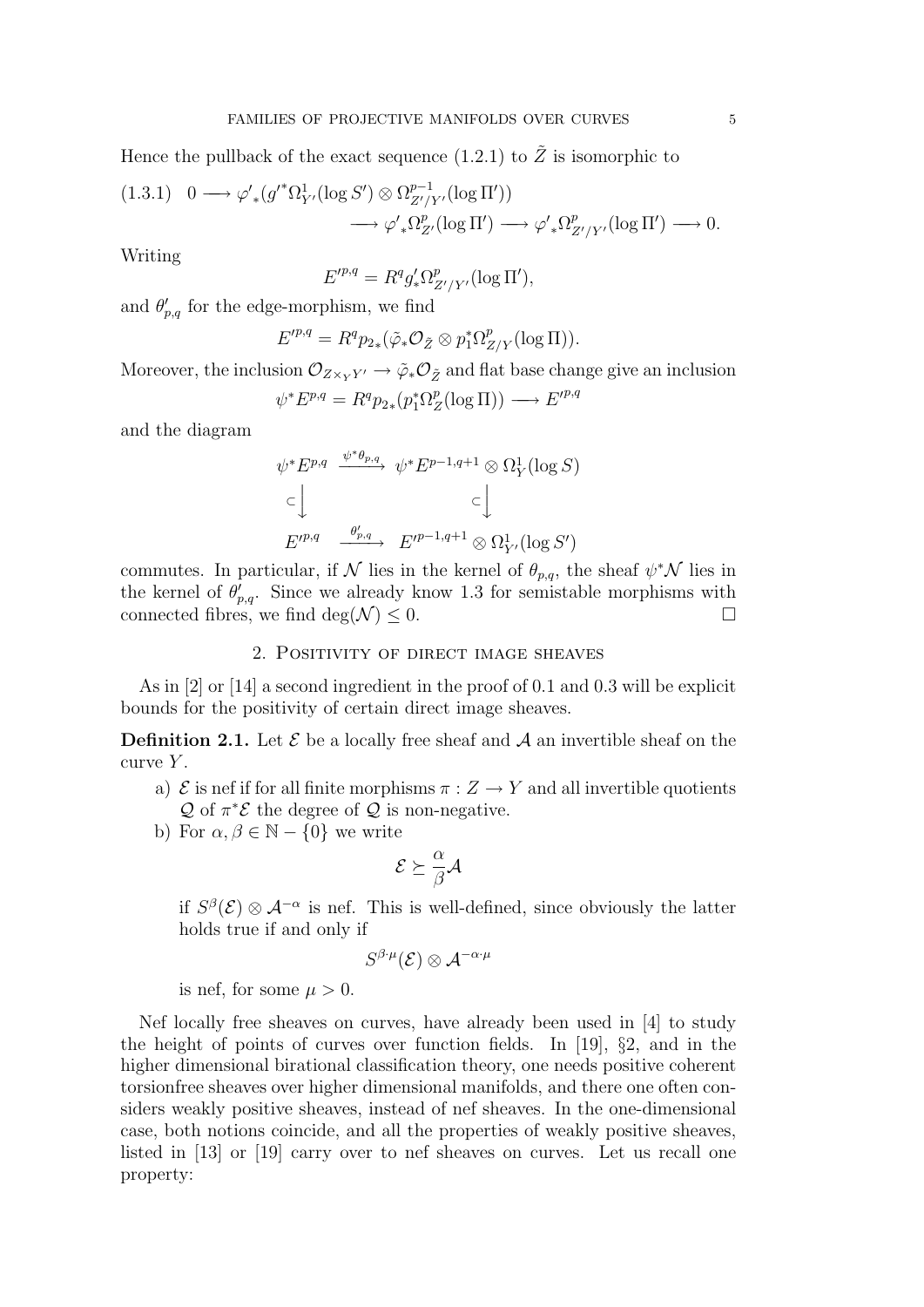**Lemma 2.2.** Given  $d \in \mathbb{N}$ , assume that for all  $\mu \in \mathbb{N}$ , sufficiently large and divisible, there exists a covering  $\tau : Y' \to Y$  of degree  $\mu$  such that  $\tau^* \mathcal{E} \otimes \mathcal{H}$  is nef, for one, hence for all invertible sheaves of degree d. Then  $\mathcal E$  is nef.

*Proof.* Let  $\pi : Z \to Y$  and Q be as in 2.1, a), and let Z' be a component of the normalization of  $Z \times_Y Y'$ . If

$$
Z' \xrightarrow{\tau'} Z
$$

$$
\pi' \downarrow \qquad \qquad \downarrow \pi
$$

$$
Y' \xrightarrow{\tau} Y
$$

are the induced morphisms, then

$$
0 \le \deg(\tau'^* \mathcal{Q} \otimes \pi'^* \mathcal{H}) = \deg(\tau') \cdot \deg(\mathcal{Q}) + \deg(\pi') \cdot d
$$
  
\$\le \mu \cdot \deg(\mathcal{Q}) + \deg(\pi) \cdot d\$.

This, for all  $\mu \in \mathbb{N} - \{0\}$ , implies that  $\deg(\mathcal{Q}) \geq 0$ .

Next recall the definition of the (algebraic) multiplier sheaves. We consider a surjective morphism  $f: X \to Y$ , with connected general fibre F, where X is an  $(n+1)$ -dimensional complex projective manifold, and Y a non-singular projective curve. If  $\Gamma$  is an effective divisor on X,

$$
\omega_{X/Y} \left\{ -\frac{\Gamma}{N} \right\} = \tau_* \left( \omega_{X'/Y} \left( -\left[ \frac{\Gamma'}{N} \right] \right) \right)
$$

where  $\tau : X' \to X$  is any blowing up with  $\Gamma' = \tau^* \Gamma$  a normal crossing divisor (see for example [5], 7.4, or [19], section 5.3).

Fujita's positivity theorem (today an easy corollary of Kollár's vanishing theorem) says that  $f_* \omega_{X/Y}$  is nef. A direct consequence is the following.

**Lemma 2.3.** Let N be an invertible sheaf on X and  $\Gamma$  an effective divisor. Assume that for some  $N > 0$  there exists a nef locally free sheaf  $\mathcal E$  on Y and a surjection  $f^*{\mathcal{E}} \to \mathcal{N}^N(-\Gamma)$ . Then

$$
f_*\left(\mathcal{N} \otimes \omega_{X/Y}\left\{-\frac{\Gamma}{N}\right\}\right)
$$

is nef.

*Proof.* Let  $p \in Y$  be a point. Then  $\mathcal{E} \otimes \mathcal{O}_Y(N \cdot p)$  is ample, hence

$$
\mathcal{N}^N(-\Gamma)\otimes f^*\mathcal{O}_Y(N\cdot p)
$$

is semi-ample. By [5], 7.16, the sheaf

$$
f_*\left(\mathcal{N}\otimes\omega_{X/Y}\left\{-\frac{\Gamma}{N}\right\}\right)\otimes\mathcal{O}_Y(p)
$$

is nef. Since the same holds true over all  $Y'$ , finite over Y and unramified in S, one obtains 2.3 from 2.2.

As an application of 2.3 one obtains, as explained in [13],

#### Lemma 2.4.

i)  $f_* \omega^{\nu}_{X/Y}$  is nef, for all  $\nu \geq 0$ .

$$
\Box
$$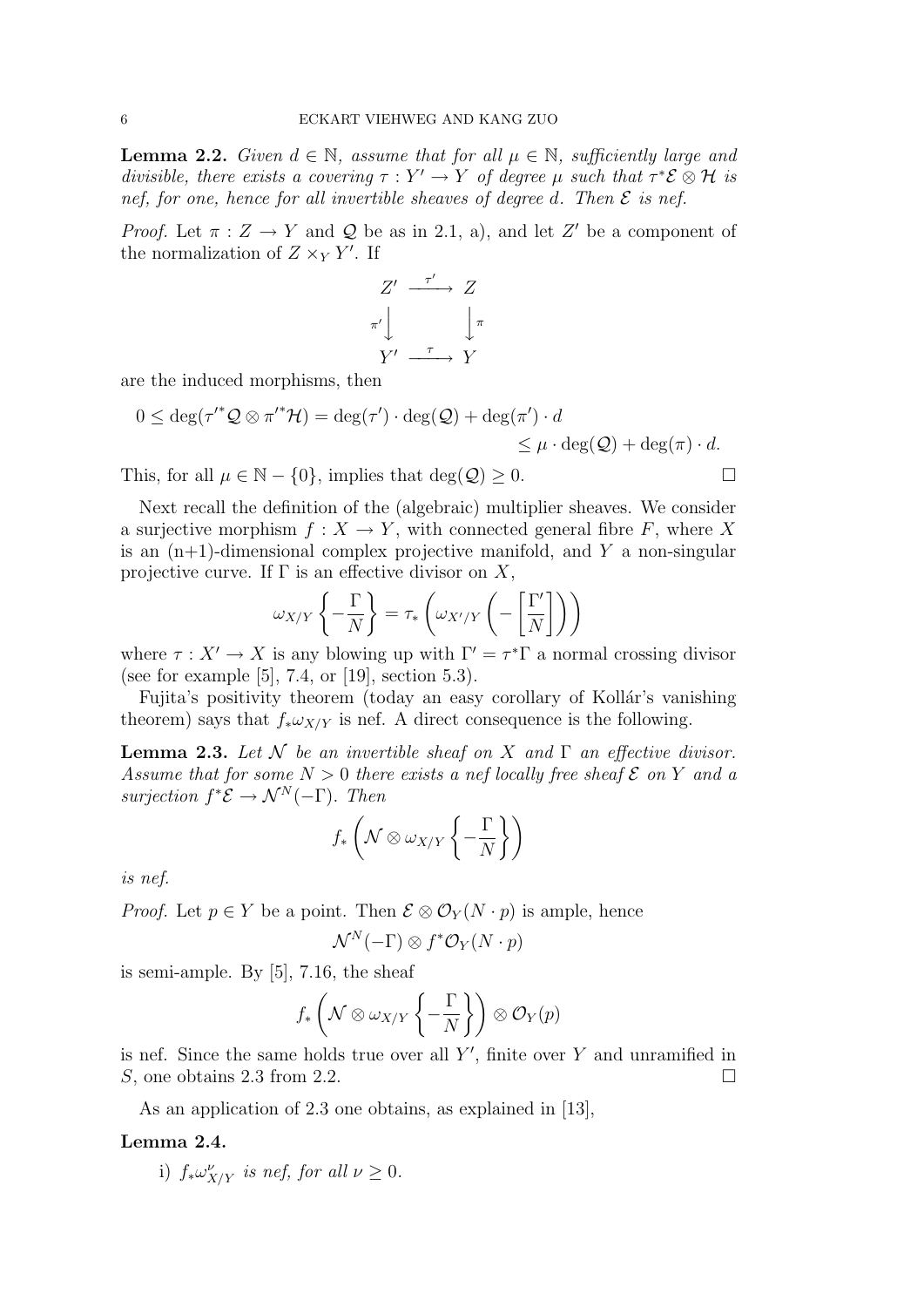ii) If  $\lambda_{\nu} = \det(f_{*} \omega_{X/Y}^{\nu})$  is ample, for some  $\nu > 1$ , then there exists a positive rational number  $\eta$  with  $f_* \omega_{X/Y}^{\nu} \succeq \eta \cdot \lambda_{\nu}$ .

As in [2], we will need an explicit bound for the rational number  $\eta$  in 2.4, ii). To this aim recall the following definition, used in [4], [5], § 7 and [19], section 5.3.

**Definition 2.5.** Let  $\mathcal{L}$  be an invertible sheaf on F with  $H^0(F, \mathcal{L}) \neq 0$ , and let Γ be an effective divisor. Then

$$
e(\Gamma) = \text{Min}\left\{N \in \mathbb{N} - \{0\}; \ \omega_F\left\{-\frac{\Gamma}{N}\right\} = \omega_F\right\} \quad \text{and} \quad
$$

 $e(\mathcal{L}) = \text{Max } \{e(\Gamma); \Gamma \text{ the zero set of } \sigma \in H^0(F, \mathcal{L}) - \{0\} \}.$ 

**Notations 2.6.** For  $f: X \to Y$ , we choose  $\nu > 1$  with  $f_* \omega_{X/Y}^{\nu} = \mathcal{E} \neq 0$ , and a blowing up  $\tau : X' \to X$  such that the fibres of  $f' = f \circ \tau$  are normal crossing divisors, such that

$$
\mathcal{L} = \mathrm{Im}(f'^*f'_* \omega^{\nu}_{X'/Y} = f'^* \mathcal{E} \longrightarrow \omega^{\nu}_{X'/Y})
$$

is invertible and  $\omega_{X'/Y}^{\nu} = \mathcal{L}(B)$ , for a normal crossing divisor B. Let F' be a general fibre of  $f'$ . We define:

$$
e = e(\mathcal{L}|_{F'})
$$
  
\n
$$
r = \text{rank}(f'_* \omega_{X'/Y}^{\nu}) = \text{rank}(\mathcal{E})
$$
  
\n
$$
\lambda = \det(f'_* \omega_{X'/Y}^{\nu}) = \det(\mathcal{E}).
$$

**Proposition 2.7.** If  $\lambda$  is ample,  $f_* \omega_{X/Y}^{\nu} \succeq \frac{1}{r}$  $\frac{1}{r\cdot e}\cdot \lambda$ .

*Proof.* If  $e = 1$ , the sheaf  $\mathcal{L}|_{F'}$  is trivial, hence  $f_*\omega_{X/Y}^{\nu} = \lambda$  and 2.7 obviously holds true. Hence we will assume  $e \geq 2$ . For some  $\mu \gg 0$  there exists an effective divisor  $\Sigma_1$ , disjoint from S with  $\lambda^{\mu} = \mathcal{O}_Y(\Sigma_1)$ . By 2.2 and by flat base change, we are free to replace  $Y$  by any  $Y'$ , finite over  $Y$  and unramified over a neighborhood of S. Hence we are allowed to assume that  $\Sigma_1 = (\nu - 1) \cdot e \cdot \mu \cdot \Sigma$ or that

$$
\lambda = \mathcal{O}_Y((\nu - 1) \cdot e \cdot \Sigma).
$$

Consider the r-fold fibre product

$$
f^r: X^r = X' \times_Y X' \dots \times_Y X' \longrightarrow Y.
$$

 $f<sup>r</sup>$  is flat and Gorenstein and smooth over some open subscheme. Let

$$
\pi: X^{(r)} \longrightarrow X^r
$$

be a desingularization such that the general fibre  $F^{(r)}$  of  $f^{(r)} = f^r \circ \pi$  is isomorphic to  $F \times \ldots \times F$ . For

$$
\mathcal{N} = \pi^* \bigotimes_{i=1}^r pr_i^* \mathcal{L} \subset \pi^* \omega_{X^r/Y}^{\nu},
$$

using flat base change, and the natural maps

$$
\mathcal{O}_{X^r} \to \pi_* \mathcal{O}_{X^{(r)}} \quad \text{and} \quad \pi_* \omega_{X^{(r)}} \to \omega_{X^r},
$$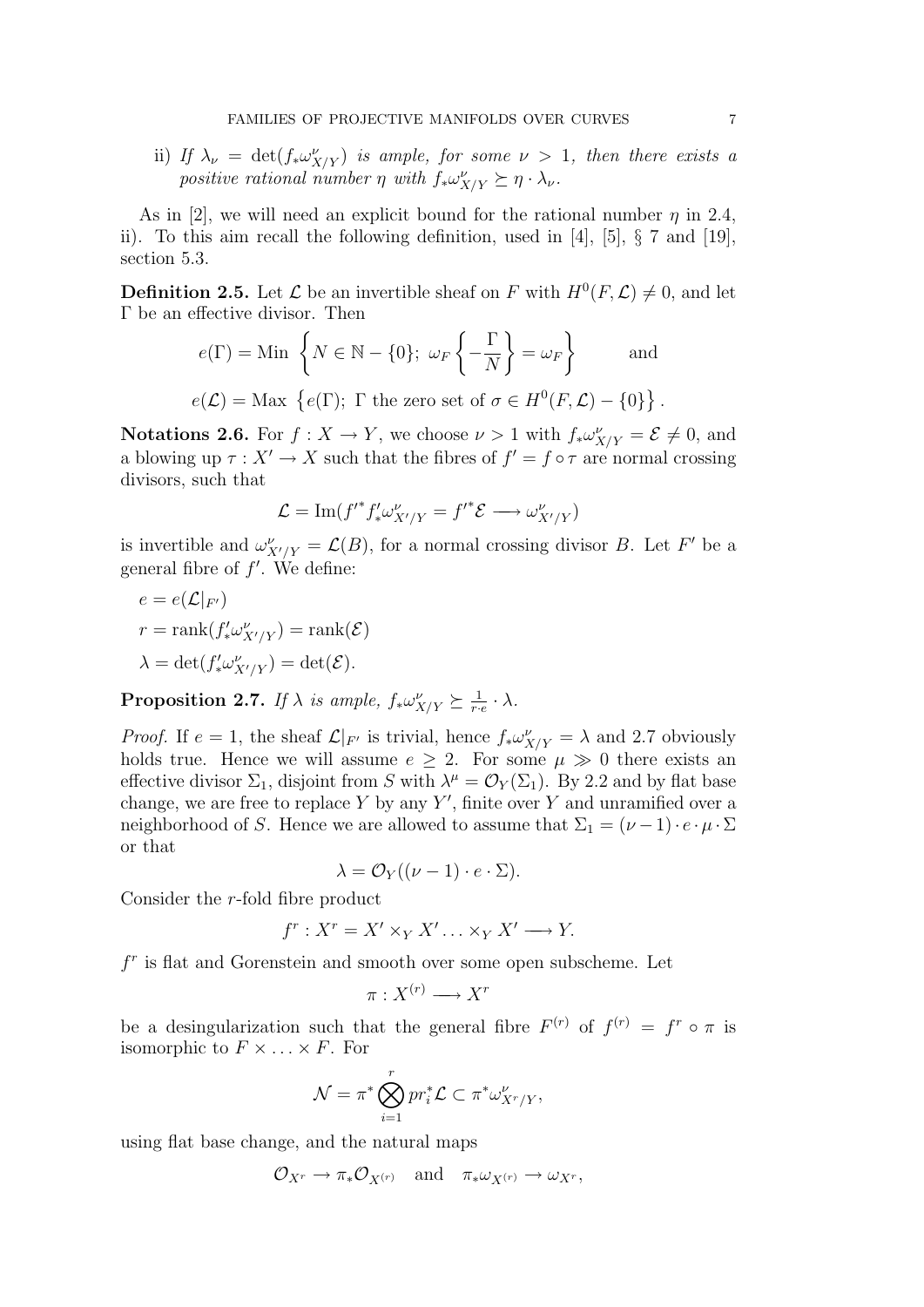one finds

(2.7.1) 
$$
\bigotimes^r f'_* \omega^{\nu}_{X'/Y} = \bigotimes^r \mathcal{E} = \bigotimes^r f'_* \mathcal{L} \longrightarrow f^{(r)}_* \mathcal{N} \text{ and}
$$

$$
(2.7.2) \t f_*^{(r)}((\pi^* \omega_{X^r/Y}^{\nu-1}) \otimes \omega_{X^{(r)}/Y}) \longrightarrow f_*^r \omega_{X^r/Y}^{\nu} = \bigotimes f'_* \omega_{X'/Y}^{\nu},
$$

and both are isomorphism over some open dense subset of  $Y$ .  $(2.7.1)$  induces a surjection

$$
f^{(r)*} \bigotimes^r \mathcal{E} = \pi^* \bigotimes_{i=1}^r pr_i^* f'^* \mathcal{E} \longrightarrow \pi^* \bigotimes_{i=1}^r pr_i^* \mathcal{L} = \mathcal{N}.
$$

In particular, since  $\lambda \subset \otimes^r \mathcal{E}$ , the sheaf  $f^{(r)^*}\lambda$  is a subsheaf of N. Let  $\Gamma$  denote the divisor with  $\mathcal{N}(-\Gamma) = f^{(r)*}\lambda$ . For some divisor C, supported in fibres of  $f^{(r)}$  one has

$$
\pi^* \omega_{X^r/Y} = \omega_{X^{(r)}/Y}(C).
$$

Blowing up  $X^{(r)}$  with centers in fibres of  $f^{(r)}$  we find a normal crossing divisor D with  $\mathcal{N}(D) = \omega_{X^{(r)}/Y}(C)^{\nu}$  and such that the divisor

$$
D - \pi^* \sum_{i=1}^r pr_i^* B
$$

is effective. For

$$
\nabla = e \cdot (\nu - 1) \cdot D + \nu \cdot \Gamma + e \cdot \nu \cdot (\nu - 1) \cdot f^{(r)*}(\Sigma)
$$

one obtains

$$
\omega_{X^{(r)}/Y}(C)^{e\cdot \nu\cdot (\nu-1)}(-\nabla)=\mathcal{N}^{e\cdot (\nu-1)}(-\nu\cdot \Gamma)\otimes f^{(r)*}\lambda^{-\nu}=\mathcal{N}^{e\cdot (\nu-1)-\nu}.
$$

Since we assumed  $e, \nu \geq 2$ , the exponent of N is non-negative. By 2.4, i), the sheaf  $\otimes^r \mathcal{E}$  is nef and 2.3 implies that

$$
\mathcal{F} = f_*^{(r)}\left(\omega_{X^{(r)}/Y}(C)^{\nu-1}\otimes \omega_{X^{(r)}/Y}\left\{-\frac{\nabla}{e\cdot\nu}\right\}\right)
$$

is nef.  $\mathcal F$  is contained in

$$
\mathcal{F}' = f_*^{(r)}(\pi^* \omega_{X^r/Y}^{\nu-1} \otimes \omega_{X^{(r)}/Y}) \otimes \mathcal{O}_Y(-( \nu - 1) \cdot \Sigma),
$$

and using (2.7.2) ones finds

$$
\mathcal{F} \subseteq (\bigotimes^{r} f'_{*} \omega_{X'/Y}^{\nu}) \otimes \mathcal{O}_{Y}(-( \nu - 1) \cdot \Sigma).
$$

On the other hand,  $\mathcal F$  contains

$$
\mathcal{F}'' = f_*^{(r)} \left( \omega_{X^{(r)}/Y}(C)^{\nu-1} \otimes \omega_{X^{(r)}/Y} \left\{ -\frac{\nabla - e \cdot D}{e \cdot \nu} \right\} \right).
$$

Over some sufficiently small open dense subset  $U \subset Y$ 

$$
\mathcal{F}''|_{U} = f_*^{(r)} \left( \omega_{X^{(r)}/Y}^{\nu-1} \otimes \omega_{X^{(r)}/Y} \left\{ -\frac{\nu \cdot \Gamma}{\nu \cdot e} \right\} \otimes \mathcal{O}_{X^{(r)}}(-D) \right)\Big|_{U}.
$$

By definition  $e = e(\mathcal{L}|_F)$ , and from [5] or [19], 5.21, one has

$$
e = e(\mathcal{L}|_F) = e(\bigotimes_{i=1}^r pr_i^*\mathcal{L}|_F) = e(\mathcal{N}|_{F^{(r)}}).
$$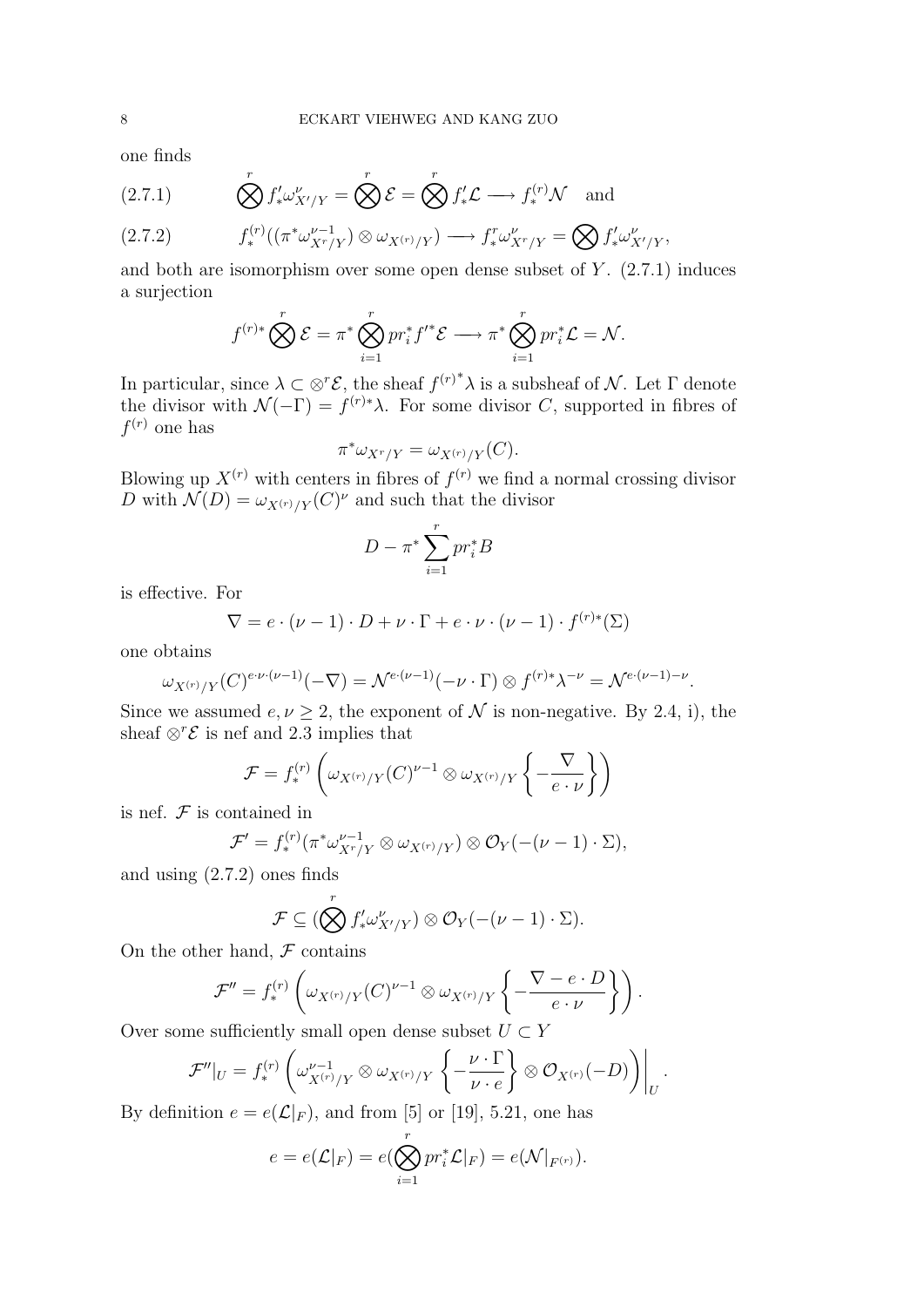The semicontinuity of e in [19], 5.14, implies that for U small enough,

$$
\mathcal{F}''|_U = f_*^{(r)}(\omega_{X^{(r)}/Y}^{\nu} \otimes \mathcal{O}_{X^{(r)}}(-D)) = \mathcal{F}'|_U.
$$

Hence  $\mathcal{F}, \mathcal{F}'$  and  $\mathcal{F}''$  have the same rank and  $\mathcal{F}'$  is nef. We obtain

$$
\bigotimes^r f'_* \omega_{X'/Y}^{\nu} \succeq \mathcal{O}_Y((\nu - 1) \cdot \Sigma) = \frac{1}{e} \lambda
$$

or  $f'_* \omega^{\nu}_{X'/Y} \succeq \frac{1}{r}$  $\frac{1}{r\cdot e}\lambda$ , as claimed.

#### 3. Differential forms and cyclic coverings

Let Y be a non-singular projective curve of genus q, and let  $S \subset Y$  be a reduced divisor of degree s. We consider again an  $(n+1)$ -dimensional manifold X and a surjective morphism  $f: X \to Y$  with connected general fibre F. For  $\Delta = f^{-1}(S)$  we will assume that  $f_0 = f|_{X-\Delta}$  is smooth.

For some  $\nu > 1$ , with  $f_* \omega^{\nu}_{X/Y} \neq 0$ , we choose, as in 2.6, a blowing up  $\tau: X' \to X$  and a normal crossing divisor B. Hence writing  $f' = f \circ \tau$  and  $\mathcal{L} = \omega_{X'/Y}^{\nu}(-B)$  one has  $f'_*\mathcal{L} = f'_*\omega_{X'/Y}^{\nu}$  and  $f'^*f'_*\mathcal{L} \twoheadrightarrow \mathcal{L}$ . Choose  $S' \supset S$ , such that f' is smooth outside of  $\Delta' = f^{-1}(S')$ , and such that  $B - (B \cap \Delta')$ is a relative normal crossing divisor over  $Y - S'$ . Blowing up with centers in  $\Delta'$ , we may also assume  $B + \Delta'$  to be a normal crossing divisor.

We will assume throughout this section that there exists an ample invertible sheaf A with

(3.0.3) 
$$
f'_* \omega^{\nu}_{X'/Y} \otimes \mathcal{A}^{-\nu} = f_* \omega^{\nu}_{X/Y} \otimes \mathcal{A}^{-\nu} \quad \text{ample.}
$$

Remark 3.1. Using the notations introduced in 2.6, the existence of such a sheaf A implies that  $\deg(\lambda) > \nu \cdot r \cdot \deg(\mathcal{A})$ . On the other hand, if  $\deg(\lambda)$  is strictly larger than  $v \cdot r \cdot e$  one can choose an ample invertible sheaf A with  $deg(\lambda) > \nu \cdot r \cdot e \cdot deg(\mathcal{A})$ . By 2.7 such a sheaf will satisfy the condition (3.0.3).

The condition (3.0.3) implies that for  $N = \nu \cdot \mu$  and  $\mu$  sufficiently large, and for  $\mathcal{M} = \omega_{X'/Y} \otimes f'^* \mathcal{A}^{-1}$  the sheaf

$$
\mathcal{M}^N(-\mu \cdot B) = \mathcal{L}^\mu \otimes {f'}^* \mathcal{A}^{-N}
$$

is generated by global sections. For a general section  $\sigma$  with zero divisor  $V(\sigma)$ , the divisor  $M = \mu B + V(\sigma)$  as well as  $M + \Delta'$  are normal crossing divisors. Enlarging  $S'$ , if necessary, and replacing  $X'$  by a blowing up with centers in  $\Delta'$ , we may assume that all the fibres of

$$
f \circ \tau : X' - \Delta' \longrightarrow Y - S'
$$

intersect M transversely.

As explained in [5],  $\S 2$ ,  $\sigma$  defines a cyclic covering Z of X'. In explicit terms, writing  $\mathcal{M}^{(-i)} = \mathcal{M}^{-i}([\frac{i \cdot M}{N}])$ , the covering is given by

$$
\gamma: Z = \operatorname{Spec} \left( \bigotimes_{i=0}^{N-1} \mathcal{M}^{(-i)} \right) \longrightarrow X'.
$$

Let us write  $g = f' \circ \gamma$  for the induced morphism from Z to Y. The variety Z is normal, and the discriminant of  $\gamma$  is  $M' = (M - N \cdot \frac{M}{N})$  $\frac{M}{N}]_{\text{red}}$ . Let us define

$$
\Omega_Z^p(\log \gamma^{-1}(\Delta'+M')) \quad \text{and} \quad \Omega_{Z/Y}^p(\log \gamma^{-1}(\Delta'+M'))
$$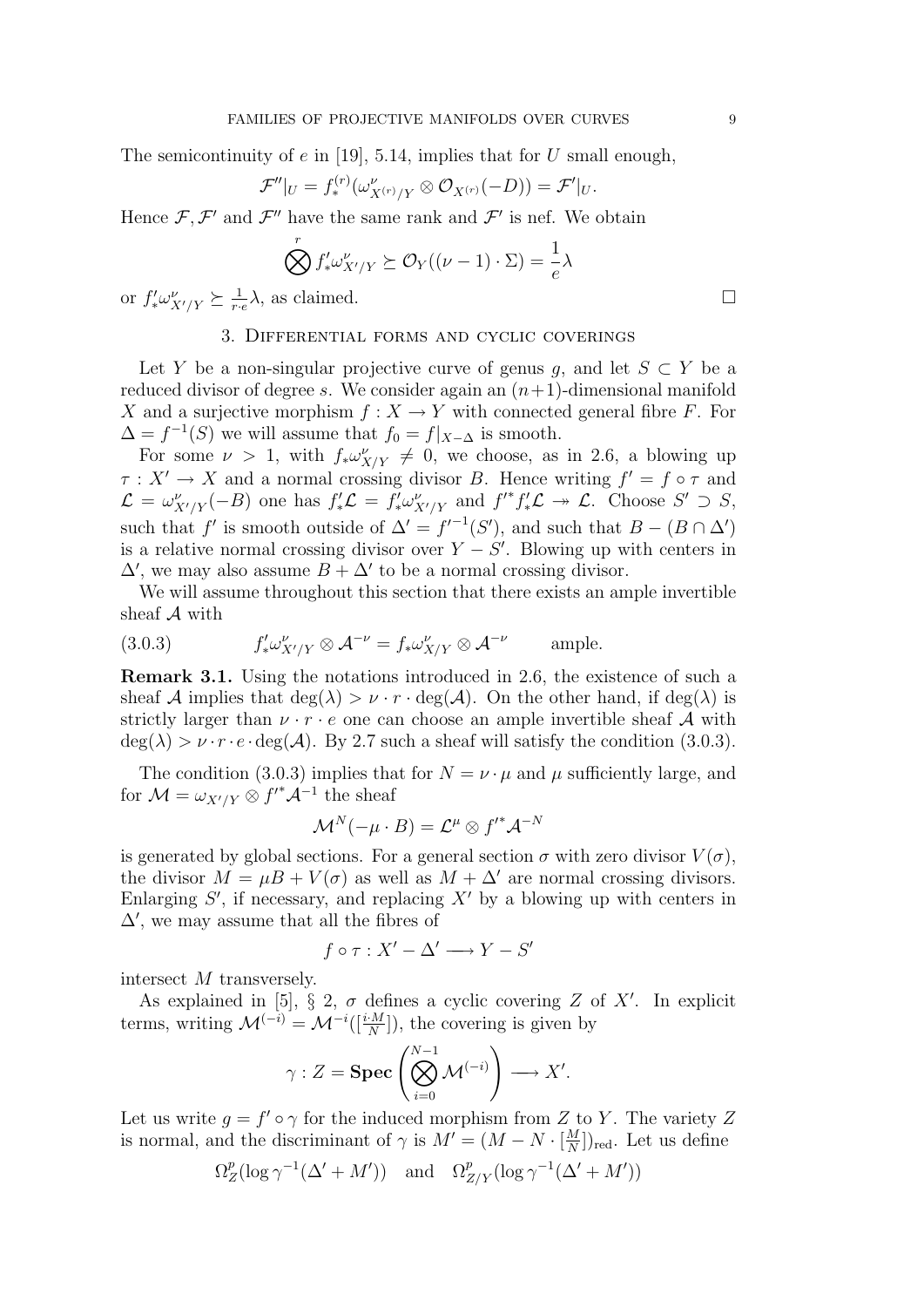to be the reflexive hulls of the corresponding sheaves on the smooth locus of Z. One has natural isomorphisms

(3.1.1) 
$$
\Omega_Z^p(\log \gamma^{-1}(\Delta' + M')) \cong \gamma^* \Omega_{X'}^p(\log(\Delta' + M'))
$$
  
and 
$$
\Omega_{Z/Y}^p(\log \gamma^{-1}(\Delta' + M')) \cong \gamma^* \Omega_{X'/Y}^p(\log(\Delta' + M')).
$$

In fact, as explained in [5], §2, both isomorphisms exist on the smooth locus of Z, and since the sheaves on the right hand sides are locally free, they extend to Z. In particular, the sheaves  $\Omega_Z^p(\log \gamma^{-1}(\Delta'+M'))$  and  $\Omega_{Z/Y}^p(\log \gamma^{-1}(\Delta'+M'))$ are both locally free, and  $\Omega_{X'}^p(\log(\Delta'+M')) \otimes \mathcal{M}^{(-1)}$  is a direct factor of  $\gamma_* \Omega^p_Z$  $Z^p_Z(\log \gamma^{-1}(\Delta' + M'))$ . The image of the induced map

$$
\gamma^* \Omega^p_{X'} (\log(\Delta' + M')) \otimes \mathcal{M}^{(-1)} \longrightarrow \Omega^p_Z (\log \gamma^{-1} (\Delta' + M'))
$$

lies in the subsheaf  $\Omega_Z^p(\log \gamma^{-1}(\Delta'))$ <sup>\*</sup>, where ( )<sup>\*</sup> denotes the reflexive hull. Again, similar inclusions hold true for the relative differential forms over Y .

Kawamata's covering construction (see [19], 2.2) allows to choose a finite covering  $Z'' \to Z$  with  $Z''$  non singular. Blowing up centers in fibres over Y, we obtain a non-singular variety Z' and a generically finite map  $\eta : Z' \to Z$ , such that all the fibres of

$$
g' = g \circ \eta : Z' \longrightarrow Y
$$

are normal crossing divisors. By abuse of notations we will add some points to S', hence some fibres to  $\Delta'$ , and assume that g' is smooth outside of  $\Pi' =$  $g'^{-1}(S')$  and that  $\eta$  is finite outside of  $\Pi'$ . Let  $\gamma': Z' \to X'$  be the induced map. Since  $\gamma'$  factors through a non-singular variety finite over X', the higher direct images  $R^q \gamma'_* \mathcal{O}_{Z'}$  are zero for  $q > 0$ .

Let M'' denote the proper transform of M' in Z'. Since  $\gamma'$  is finite outside of  $\Pi'$  one obtains natural inclusions (see [5], 3.20, for example)

(3.1.2) 
$$
\eta^* \Omega_Z^p(\log \gamma^{-1}(\Delta' + M')) \longrightarrow \Omega_{Z'}^p(\log(\Pi' + M'')) \quad \text{and} \quad \eta^* \Omega_{Z/Y}^p(\log \gamma^{-1}(\Delta' + M')) \longrightarrow \Omega_{Z'/Y}^p(\log(\Pi' + M'')).
$$

(3.1.1) and (3.1.2) together induce inclusions

$$
(3.1.3) \quad \gamma'^*(\tau^*\Omega^p_{X/\bullet}(\log \Delta)) \otimes \mathcal{M}^{(-1)} \longrightarrow \gamma'^*\Omega^p_{X'/\bullet}(\log(\Delta' + M')) \otimes \mathcal{M}^{(-1)} \longrightarrow \eta^*\Omega^p_{Z/\bullet}(\log \gamma^{-1}(\Delta' + M')) \longrightarrow \Omega^p_{Z/\bullet}(\log(\Pi' + M'')),
$$

where  $\bullet$  stands for Y or for SpecC, respectively.

Again, the image of composite of the injections in 3.1.3 must have trivial residues along the components of  $M''$ , hence one finds a natural map

$$
\iota_{\bullet}: \gamma'^*(\tau^*\Omega^p_{X/\bullet}(\log \Delta)) \otimes \mathcal{M}^{(-1)} \xrightarrow{\subset} \Omega^p_{Z'/\bullet}(\log \Pi').
$$

Consider the tautological sequence

(3.1.4)

$$
0 \longrightarrow f^*\Omega^1_Y(\log S) \otimes \Omega^{p-1}_{X/Y}(\log \Delta) \longrightarrow \Omega^p_X(\log \Delta) \longrightarrow \Omega^p_{X/Y}(\log \Delta) \longrightarrow 0.
$$

Pulling it back to X' and tensorizing with  $\mathcal{M}^{(-1)}$  one obtains

$$
(3.1.5) \qquad \qquad 0 \longrightarrow f'^*\Omega^1_Y(\log S) \otimes \tau^*\Omega^{p-1}_{X/Y}(\log \Delta) \otimes \mathcal{M}^{(-1)} \longrightarrow \tau^*\Omega^p_X(\log \Delta) \otimes \mathcal{M}^{(-1)} \longrightarrow 0.
$$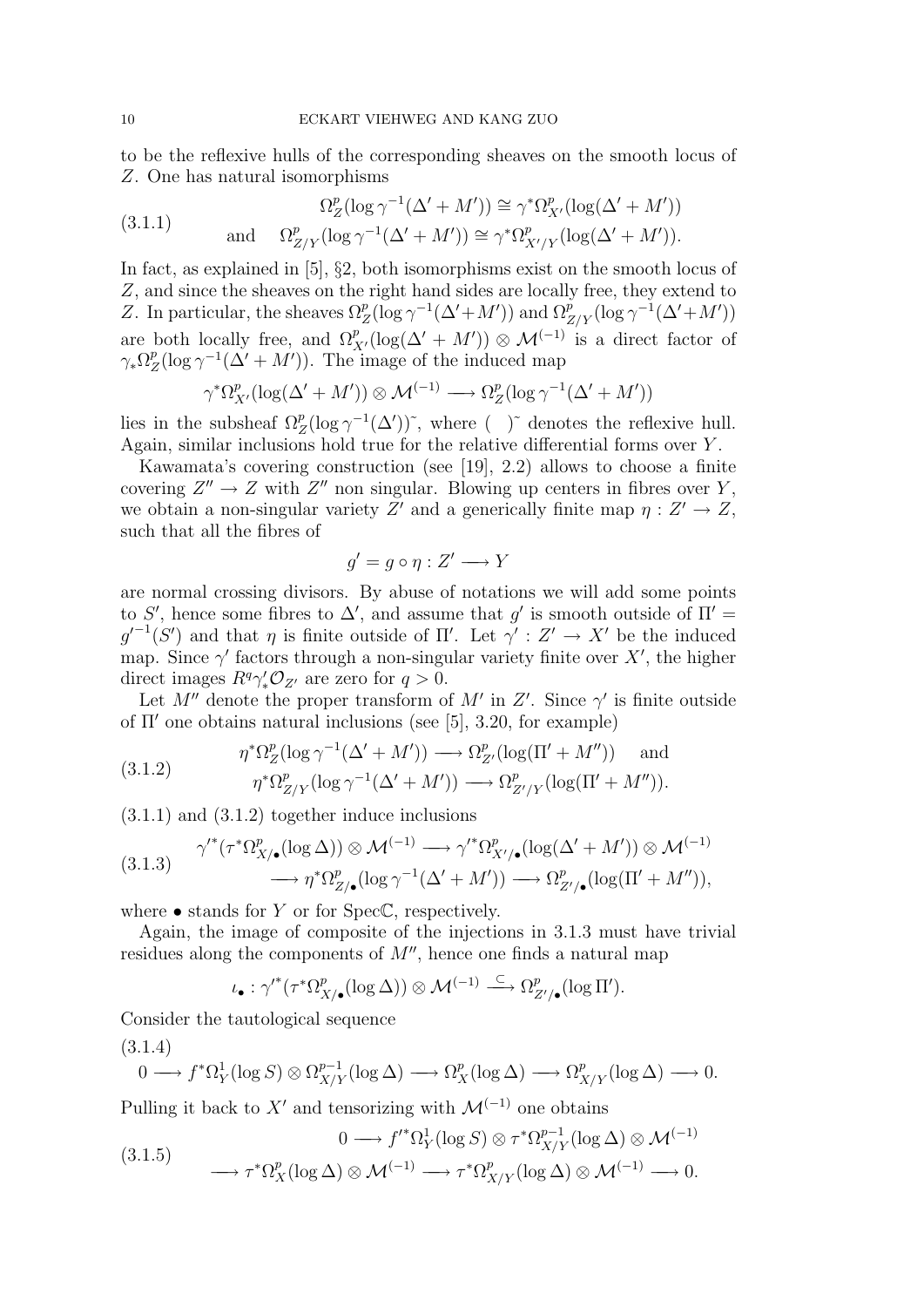The inclusions  $\iota_Y$ ,  $\iota_{\text{Spec}\mathbb{C}}$  and

$$
\iota : \Omega^1_Y(\log S) \hookrightarrow \Omega^1_Y(\log S')
$$

induce a morphism from the pullback of this exact sequence to (3.1.6)

 $0 \longrightarrow g'^*\Omega^1_Y(\log S') \otimes \Omega^{p-1}_{Z'/Y}(\log \Pi') \longrightarrow \Omega^p_{Z'}(\log \Pi') \longrightarrow \Omega^p_{Z'/Y}(\log \Pi') \longrightarrow 0$ 

Let us define

$$
E^{p,q} = R^q g'_* \Omega^p_{Z'/Y} (\log \Pi')
$$
  
d 
$$
F^{p,q} = R^q f'_* ((\tau^* \Omega^p_{X/Y} (\log \Delta)) \otimes \mathcal{M}^{(-1)}).
$$

The inclusion  $\iota_Y$  gives a map

an

$$
R^q g'_*(\gamma'^*(\tau^*\Omega^p_{X/Y}(\log \Delta)) \otimes \mathcal{M}^{(-1)}) \longrightarrow R^q g'_*\Omega^p_{Z'/Y}(\log \Pi').
$$

Since the first sheaf is isomorphic to

$$
R^q f'_* ((\gamma'_{*} \gamma'^* \mathcal{O}_{Z'}) \otimes (\tau^* \Omega^p_{X/Y} (\log \Delta)) \otimes \mathcal{M}^{(-1)})
$$

we obtain thereby a morphism  $\rho_{p,q}: F^{p,q} \to E^{p,q}$ . Obviously

$$
\rho_{n,0}: f'_*((\tau^*\Omega^n_{X/Y}(\log \Delta)) \otimes \mathcal{M}^{(-1)}) \longrightarrow g'_*\Omega^n_{Z'/Y}(\log \Pi')
$$

is injective, and

$$
\rho_{0,n}: R^n f'_*(\mathcal{M}^{(-1)}) \longrightarrow R^n f'_*(\gamma_* \mathcal{O}_Z) \longrightarrow R^n f'_*(\gamma'_* \mathcal{O}_{Z'}) = R^n g'_* \mathcal{O}_{Z'}
$$

gives  $F^{0,n}$  as a direct factor of  $E^{0,n}$ . The edge-morphism

$$
E^{p,q} \xrightarrow{\theta_{p,q}} E^{p-1,q+1} \otimes \Omega^1_Y(\log S')
$$

of the exact sequence (3.1.6) is the Kodaira Spencer map, studied in §1. Since the pullback of (3.1.5) to Z' is a subsequence of (3.1.6)  $\theta_{p,q}$  commutes with the edge-morphism

$$
R^q g'_* (\gamma'^* (\tau^* \Omega^p_{X/Y} (\log \Delta)) \otimes \mathcal{M}^{(-1)})
$$
  

$$
\longrightarrow R^{q+1} g'_* (\gamma'^* (\tau^* \Omega^{p-1}_{X/Y} (\log \Delta)) \otimes \mathcal{M}^{(-1)}) \otimes \Omega^1_Y (\log S).
$$

So the edge-morphism of the exact sequence (3.1.5), denoted by

$$
F^{p,q} \xrightarrow{\tau_{p,q}} F^{p-1,q+1} \otimes \Omega_Y^1(\log S),
$$

is compatible with  $\theta_{p,q}$ .

**Lemma 3.2.** Assume for an ample invertible sheaf A, and for  $\nu > 1$  (3.0.3) holds true. Then, using the notations introduced above,

i) the Kodaira Spencer map for  $g' : Z' \to Y$  and the edge-morphism of the exact sequence  $(3.1.5)$  induce a commutative diagram

$$
E^{p,q} \xrightarrow{\theta_{p,q}} E^{p-1,q+1} \otimes \Omega_Y^1(\log S')
$$
  
\n
$$
\rho_{p,q} \uparrow \qquad \qquad \uparrow \rho_{p-1,q+1 \otimes \iota}
$$
  
\n
$$
F^{p,q} \xrightarrow{\tau_{p,q}} F^{p-1,q+1} \otimes \Omega_Y^1(\log S).
$$

- ii)  $\rho_{n,0}$  is injective.
- iii)  $F^{0,n}$  is a direct factor of  $E^{0,n}$ .
- iv) the sheaf  $(F^{0,n})^{\vee}$  is ample.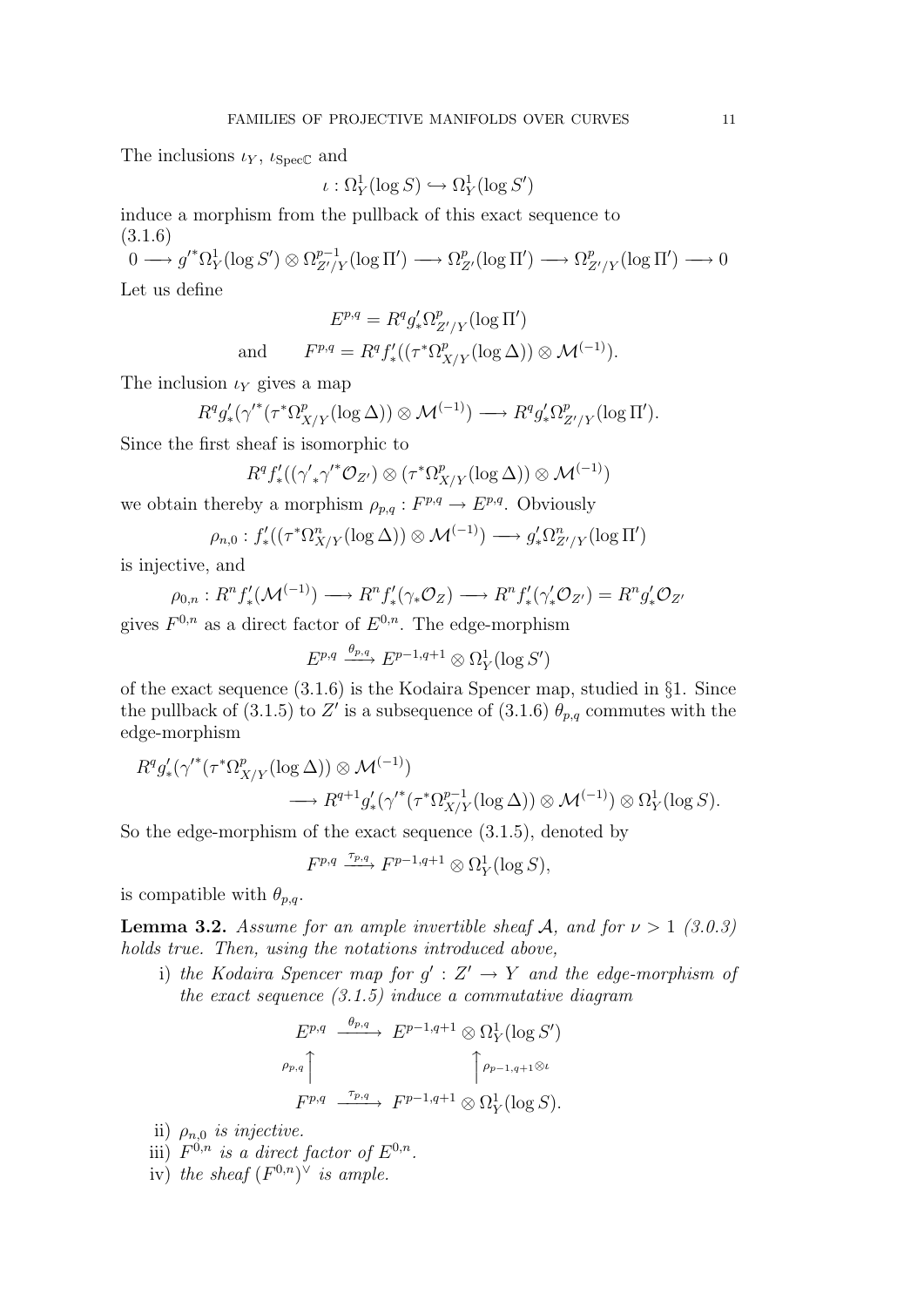v) the sheaf  $F^{n,0}$  is invertible of degree

$$
\deg(F^{n,0}) \ge \deg(\mathcal{A}) - \delta,
$$

where  $\delta$  denotes the number of non-semistable fibres.

Proof. It remains to verify iv) and v). Comparing the first Chern classes of the sheaves in (3.1.4) one finds  $\Omega_{X/Y}^n(\log \Delta) = \omega_{X/Y}(\Delta_{\text{red}} - \Delta)$ . Hence for some invertible sheaf  $H$  of degree  $\delta$  one has an inclusion

$$
\Omega_{X/Y}^n(\log \Delta) \supset \omega_{X/Y} \otimes f^* \mathcal{H}^{-1}.
$$

Recall that  $\mathcal{M} = \omega_{X'/Y} \otimes f'^* \mathcal{A}^{-1}$ , and that

$$
\mathcal{M}^{(-1)} = \mathcal{M}^{-1}\left(\left[\frac{M}{N}\right]\right) = \mathcal{M}^{-1}\left(\left[\frac{B}{\nu}\right]\right),\,
$$

where B is the relative fix locus of  $\omega_{X'/Y}^{\nu}$ . In particular, if E denotes the effective divisor with  $\omega_{X'/Y}(-E) = \tau^* \omega_{X/Y}$ , the divisor B is larger than  $\nu \cdot E$ .

In order to prove that  $\mathcal{A} \otimes \mathcal{H}^{-1}$  is a subsheaf of  $F^{n,0}$ , and that the latter is invertible, we just have to show that

$$
f'_{*}(\tau^{*}\omega_{X/Y}\otimes \mathcal{M}^{(-1)})=f'_{*}\left((f'^{*}\mathcal{A})\otimes \mathcal{O}_{X'}\left(\left[\frac{B}{\nu}\right]-E\right)\right)
$$

is isomorphic to A, or that  $\mathcal{O}_Y \simeq f'_* \mathcal{O}_{X'} \left( \left[ \frac{B}{\nu} \right]$  $\left[\frac{B}{\nu}\right] - E$ ). This is obvious since  $0 \leq \left[\frac{B}{\mu}\right]$  $\left[\frac{B}{\nu}\right] - E \leq B$  and since B is the relative fix locus of an invertible sheaf.

1.3 says in particular, that  $E^{0,n} = \text{Ker}(\tau_{0,n})$  has no invertible subsheaf of positive degree. Using iii) one obtains the same for  $F^{0,n} = R^n f'_{*} \mathcal{M}^{(-1)}$  and  $(F^{0,n})^{\vee}$  is nef. Serre duality and the projection formula imply

$$
(F^{0,n})^{\vee} = \mathcal{A}^{-1} \otimes f'_{*}(\omega_{X'/Y}^{2} \otimes \mathcal{O}_{X'}(-\left[\frac{B}{\nu}\right])).
$$

To prove the ampleness, claimed in iv), choose some  $\eta > 0$  such that

$$
S^\eta(f_*\omega_{X/Y}^\nu\otimes \mathcal{A}^{-\nu})\otimes \mathcal{A}^{-1}
$$

is ample and consider a finite covering  $\varphi: Y' \to Y$  of degree  $\nu \cdot \eta$ , étale over a neighborhood of the discriminant divisor S'. Then  $\varphi^* A = A^{\prime \nu \cdot \eta}$ , for some ample invertible sheaf  $\mathcal{A}'$  on Y', and both,  $f_* \omega_{X/Y}^{\nu}$  and  $F^{0,n}$  are compatible with pullbacks.

Replacing Y by Y', we may assume thereby that  $\mathcal{A} = \mathcal{A}^{\nu \cdot \eta}$ , for some  $\mathcal{A}'$ , and that  $f_*\omega^{\nu}_{X/Y} \otimes A^{-\nu} \otimes A'^{-\nu}$  is ample. Repeating the argument used above, for  $\mathcal{A} \otimes \mathcal{A}'$  instead of  $\mathcal{A}$ , one finds

$$
{\mathcal{A}}^{-1} \otimes {{\mathcal{A}}'}^{-1} \otimes {f'}_* (\omega_{X'/Y}^2 \otimes {\mathcal{O}}_{X'}(-\big[\frac{B}{\nu}\big]))
$$

to be nef, hence  $\mathcal{A}^{-1} \otimes f'_{*}(\omega_{X'/Y}^{2} \otimes \mathcal{O}_{X'}(-\left[\frac{B}{\nu}\right])$  $\left( \frac{B}{\nu} \right)$ ) to be ample.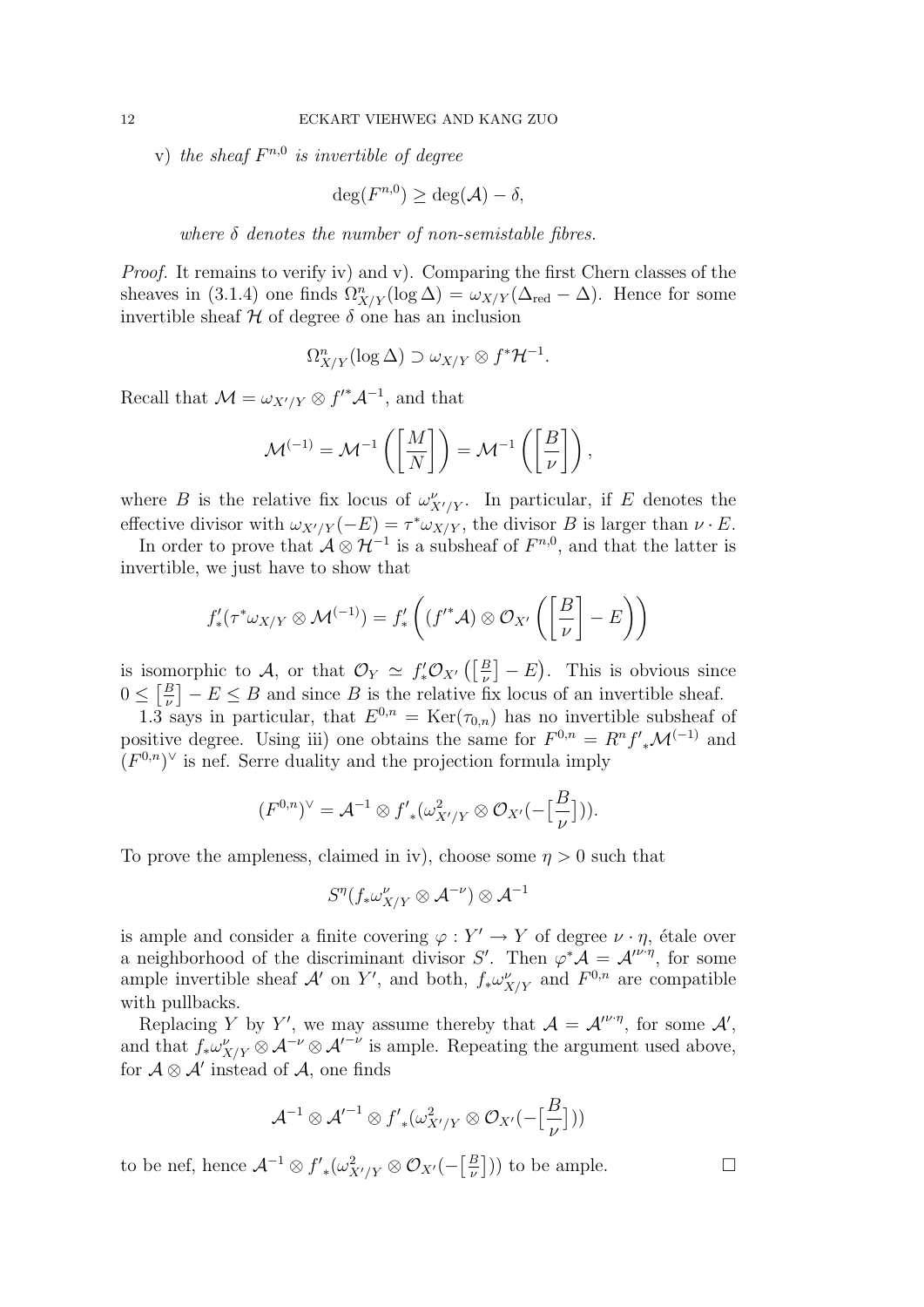### 4. The proof of 0.1, 0.2 and 0.3

Recall that starting from  $f: X \to Y$  we constructed a family  $g' : Z' \to Y$ , with discriminant locus  $S' \supset S$ . As in §1, we consider the Hodge bundles

$$
E^{p,q} = R^q g'_* \Omega^p_{Z'/Y} (\log \Pi').
$$

In the last section we obtained a morphism

$$
\rho_{p,q}: F^{p,q}=R^qf'_*(\tau^*\Omega^p_{X/Y}(\log\Delta)\otimes \mathcal{M}^{(-1)})\longrightarrow E^{p,q},
$$

compatible with the Kodaira Spencer map

$$
\theta_{p,q}: E^{p,q} \to E^{p-1,q+1} \otimes \Omega^1_Y(\log S').
$$

Moreover, by 3.2 the image of  $\rho_{p-1,q+1} \otimes \iota$  is contained in  $E^{p-1,q+1} \otimes \Omega^1_Y(\log S)$ .

**Proposition 4.1.** Let  $\delta$  denote the number of those singular fibres of f which are not reduced normal crossing divisors and let  $\nu > 1$  be an integer with  $f_*\omega^{\nu}_{X/Y} \neq 0$ . If A is an invertible sheaf, with  $deg(\mathcal{A}) > \delta$ , and such that  $f_*\omega_{X/Y}^{\nu'}\otimes A^{-\nu}$  is ample, then

- a)  $(2g 2 + s) \ge 0$  implies that  $\deg(\mathcal{A}) \le n \cdot (2g 2 + s) + \delta$ .
- b)  $(2q 2 + s) > 0$  implies that  $deg(\mathcal{A}) < n \cdot (2q 2 + s) + \delta$ .

*Proof.* To handle both cases at once, define  $\epsilon = 1$ , if  $2q - 2 + s = 0$  and  $\epsilon = 0$ , otherwise. Assume that

$$
\deg(\mathcal{A}) \ge n \cdot (2g - 2 + s) + \epsilon + \delta.
$$

Then by 3.2, v),  $F^{n,0}$  is an invertible subsheaf of  $E^{n,0}$  of degree

$$
\deg(F^{n,0}) \ge n \cdot (2g - 2 + s) + \epsilon,
$$

in particular it is ample. For  $0 \leq i \leq n$ , we will construct by induction an invertible subsheaf  $\tilde{F}^{n-i,i}$  of  $\rho_{n-i,i}(\overline{F}^{n-i,i}) \subset E^{n-i,i}$  of degree

$$
\deg(\tilde{F}^{n-i,i}) \ge (n-i) \cdot (2g-2+s) + \epsilon.
$$

If  $i < n$ , the sheaf  $\tilde{F}^{n-i,i}$  is ample, and by 1.3 it can not lie in the kernel of  $\theta_{n-i,i}$ . On the other hand, by 3.2, i),

$$
\theta_{n-i,i}(\tilde{F}^{n-i,i}) \subseteq \theta_{n-i,i}(\rho_{n-i,i}F^{n-i,i}) \subseteq \rho_{n-i-1,i+1}(F^{n-i-1,i+1}) \otimes \Omega^1_Y(\log S).
$$

The invertible sheaf

$$
\tilde{F}^{n-i-1,i+1} = \theta_{n-i,i}(\tilde{F}^{n-i,i}) \otimes \Omega^1_Y(\log S)^{-1}
$$

thereby is a subsheaf of

$$
\rho_{n-i-1,i+1}(F^{n-i-1,i+1}) \subseteq E^{n-i-1,i+1}
$$

of degree deg( $\tilde{F}^{n-i-1,i+1}$ ) ≥  $(n-i-1) \cdot (2g-2+s) + \epsilon$ .

For  $i = n$  we obtain a subsheaf  $\tilde{F}^{0,n}$  of degree  $\deg(\tilde{F}^{0,n}) \geq \epsilon \geq 0$ , contradicting  $3.2$ , iv).

Now everything is set to prove 0.1, 0.3, and 0.2. We will proceed in the following way: Adding one or two points to  $S$ , if necessary, hence declaring some of the smooth fibres to be "singular", we are allowed to assume

(4.1.1) 
$$
(2g - 2 + s) = \deg(\Omega_Y^1(\log S)) \ge 0.
$$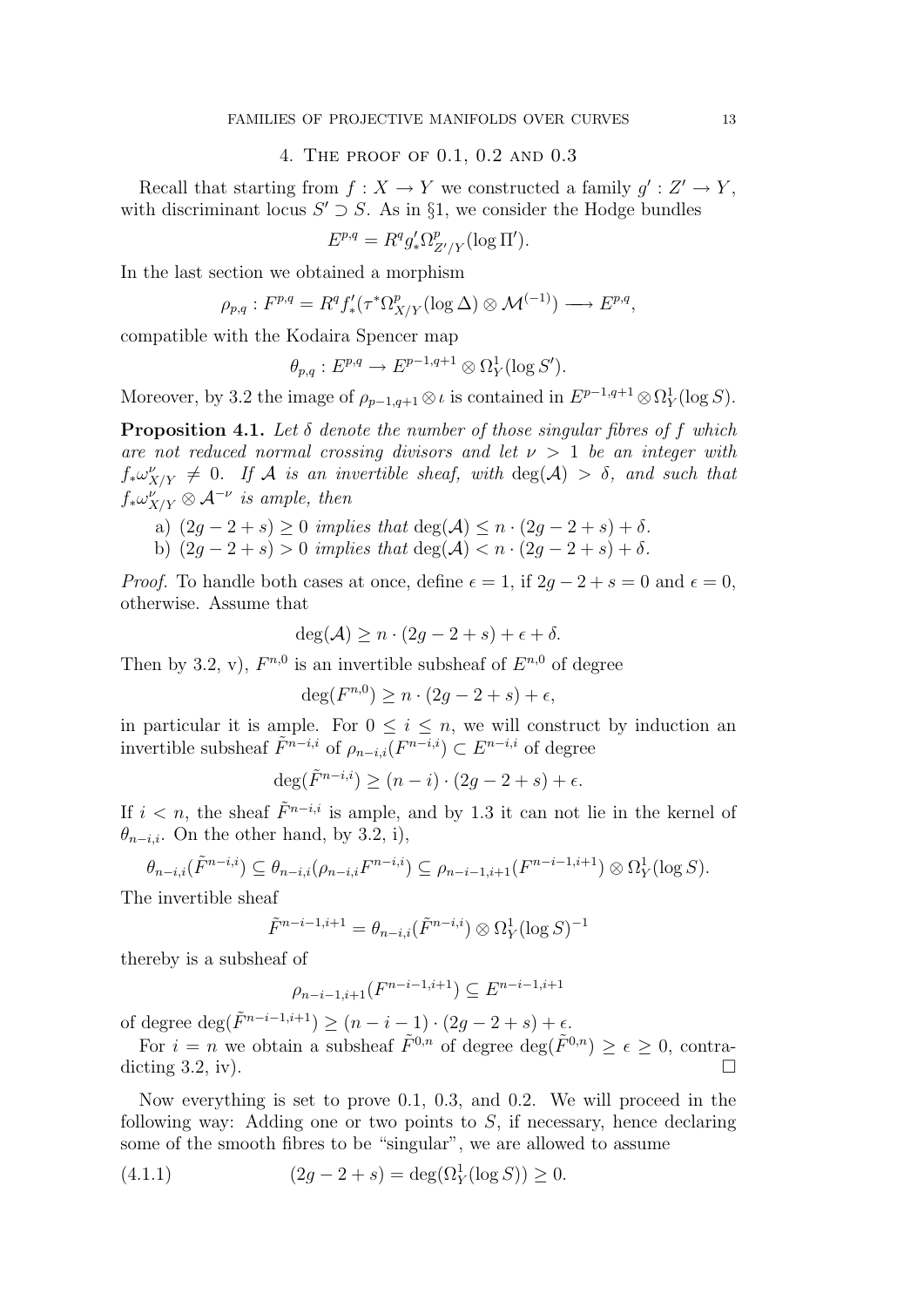If  $2g - 2 + s = 0$  and if f is semistable, one finds the degree of  $\lambda_{\nu}$  to be zero. Then the assumptions a) and b) in 0.1 imply that  $f$  is isotrivial. For  $Y = \mathbb{P}^1$ , independently of the additional assumptions on F, this will imply that  $\kappa(X) = -\infty$ .

For  $2q-2+s>0$  both inequalities stated in 0.3 will hold true, independently of the semi-ampleness of  $\omega_F$ , whenever  $\deg(\lambda_\nu) > 0$ .

**Proposition 4.2.** Let  $Y_0$  be either an elliptic curve or  $\mathbb{C}^*$ , and let  $\phi: Y' \to Y$ be a finite morphism, étale over  $Y_0$ , such that  $X \times_Y Y' \to Y'$  has a semistable model  $f' : X' \to Y'$ . Then, for all  $\nu > 1$  with  $H^0(F, \omega_F^{\nu}) \neq 0$ , the degree of  $\det(f'_* \omega^{\nu}_{X'/Y'})$  is zero.

*Proof.* The sheaf  $\lambda' := \det(f'_{*}\omega^{\nu}_{X'/Y'})$  is nef, hence if 4.2 does not hold true, it is ample. Since  $f' : X' \to Y'$  is semistable,  $\lambda'$  is compatible with further pullbacks. Replacing Y' by a covering, we may assume that  $\deg(\lambda') > \nu \cdot e \cdot r$ . By Proposition 2.7

$$
f'_* \omega^{\nu}_{X'/Y'} \succeq \frac{1}{r \cdot e} \cdot \lambda',
$$

hence  $f'_* \omega^{\nu}_{X'/Y'} \otimes \mathcal{O}_{Y'}(-\nu \cdot y')$  is ample, for a point  $y' \in Y'$ . 4.1, a) implies that  $deg(\mathcal{O}_{Y'}(y')) \leq 0$ , obviously a contradiction.

**Proposition 4.3.** Assume that  $f_* \omega_{X/Y}^{\nu} \neq 0$ , and that  $\lambda = \det(f_* \omega_{X/Y}^{\nu})$  is ample, for some  $\nu > 1$ . Let  $\delta$  denote the number of non-semistable fibres,  $r = \text{rank}(f_* \omega_{X/Y}^{\nu}),$  and let e be the constant introduced in 2.6. If  $2g-2+s > 0$ , then deg( $\lambda$ )  $\leq (n \cdot (2g - 2 + s) + \delta) \cdot \nu \cdot e \cdot r$ .

*Proof.* Choose an invertible sheaf A on Y of degree  $n \cdot (2g - 2 + s) + \delta$ . If

$$
deg(\lambda) > (n \cdot (2g - 2 + s) + \delta) \cdot \nu \cdot e \cdot r,
$$

one finds  $\deg(\mathcal{A}^{\nu \cdot e \cdot r}) < \deg(\lambda)$ . By Proposition 2.7

$$
f_* \omega_{X/Y}^{\nu} \succeq \frac{1}{r \cdot e} \cdot \lambda,
$$

hence  $f_*\omega^{\nu}_{X/Y} \otimes \mathcal{A}^{-\nu}$  is ample. Proposition 4.1, b) implies that

$$
\deg(\mathcal{A}) < n \cdot (2g - 2 + s) + \delta,
$$

contradicting the choice of A.

*Proof of* 0.1. Assume  $f : X \to Y$  is a morphism, smooth over  $Y_0$ . If  $Y_0$ is an elliptic curve, f is smooth. For  $Y_0 = \mathbb{C}^*$ , there exists a finite covering  $\phi: Y' \to Y$ , étale over  $\mathbb{C}^*$ , and a semistable family  $f': X' \to Y'$ , birational to the pullback of f. Hence to show that f is isotrivial, 4.2 allows to assume that  $\deg(\det(f_*\omega^{\nu}_{X/Y})) = 0$ , for all  $\nu > 1$ .

The experts will have noticed that the assumption a) or b) in 0.1 are exactly those needed by Kawamata, Kollár and the first named author to prove the additivity of the Kodaira dimension, and even the stronger statement  $Q_{n,1}$ , saying that for non-isotrivial morphisms  $f$ 

$$
\kappa(\omega_{X/Y}) = \kappa(F) + 1.
$$

Using 2.4, this is equivalent to the ampleness of  $\det(f_*\omega^{\nu}_{X/Y})$ , for all positive multiples  $\nu$  of some  $\nu_0 \gg 1$  (see [13], 7.2 and 7.6, and the references given

$$
\qquad \qquad \Box
$$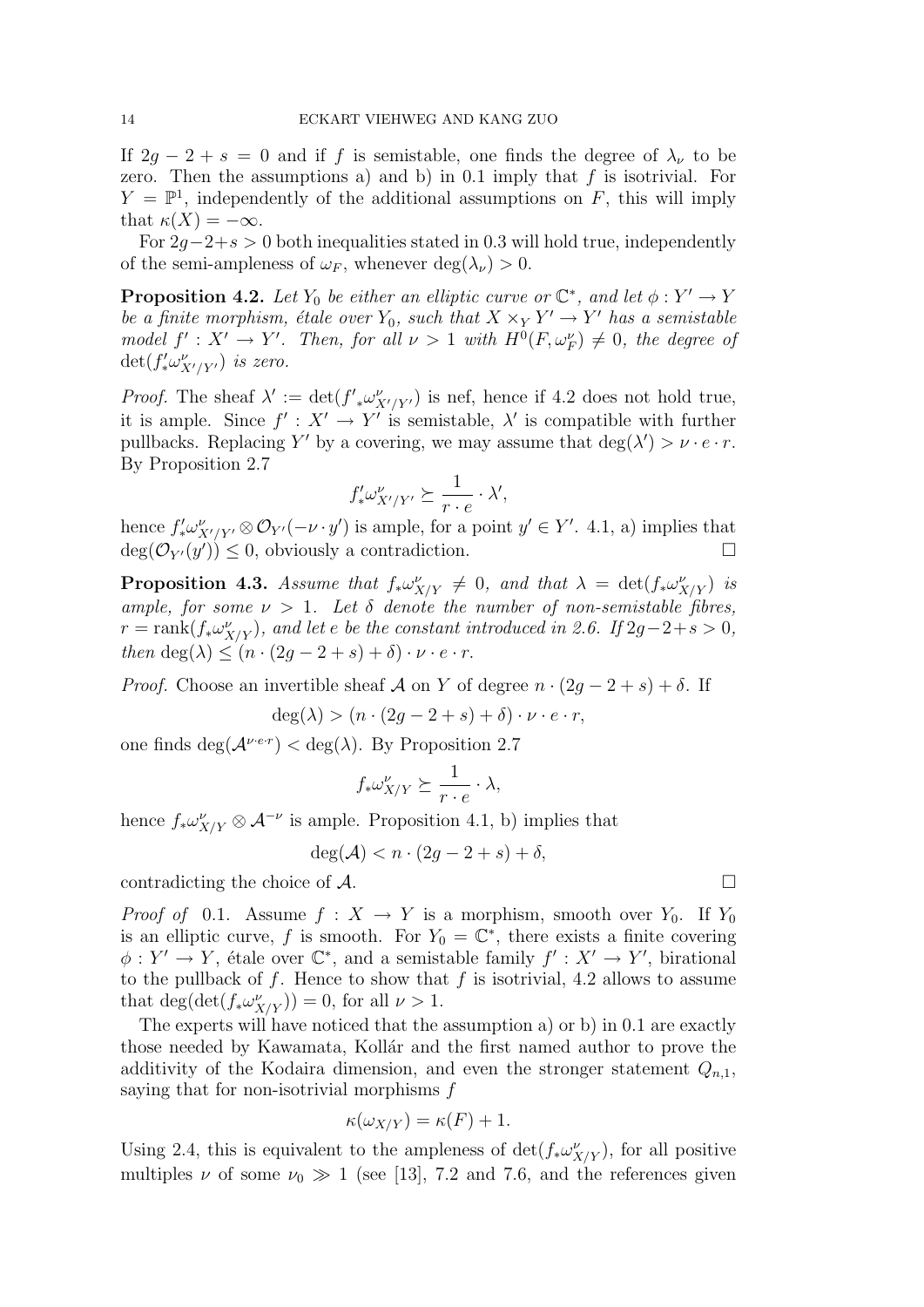there). In particular, the morphism  $f: X \to Y$ , considered above, is isotrivial.

*Proof of* 0.2. Assume there exists a morphism  $X \to \mathbb{P}^1$ , smooth over  $\mathbb{C}^*$ , and with  $\kappa(X) \geq 0$ . Let

$$
X \xrightarrow{f} Y' \xrightarrow{\phi} \mathbb{P}^1
$$

be the Stein factorization.  $\phi$  must be smooth over  $\mathbb{C}^*$ , hence  $Y' = \mathbb{P}^1$  and  $\phi^{-1}(S) = \{0, \infty\}.$ 

Altogether we find a morphism, denoted by  $f: X \to \mathbb{P}^1$ , which is smooth over  $\mathbb{C}^*$  and whose general fibre F is connected.

For a finite morphism  $\mathbb{P}^1 \to \mathbb{P}^1$  of degree d, étale over  $\mathbb{C}^*$ , let

$$
\varphi:Z\to X\times_{\mathbb{P}^1}\mathbb{P}^1
$$

be a desingularization, and  $g = pr_2 \circ \varphi : Z \to \mathbb{P}^1$ . Then  $\varphi^* pr_1^* \omega_X^{\nu}$  is a subsheaf of  $\omega_Z^{\nu}$ , hence  $\kappa(Z) \geq \kappa(X) \geq 0$ . In particular, for some  $\nu_0$  and for all positive multiples  $\nu$  of  $\nu_0$  the sheaf

$$
g_*\omega_Z^{\nu}=\mathcal{O}_{\mathbb{P}^1}(-2\cdot \nu)\otimes g_*\omega_{Z/\mathbb{P}^1}^{\nu}
$$

has a non trivial section. Therefore  $g_*\omega^{\nu}_{Z/\mathbb{P}^1}$  contains a non-trivial ample subsheaf. On the other hand,  $g_*\omega^{\nu}_{Z/\mathbb{P}^1}$  is nef, hence  $\det(g_*\omega^{\nu}_{Z/\mathbb{P}^1})$  must be ample. Since g is smooth over  $\mathbb{P}^1 - \{0, \infty\}$ , and semistable for d sufficiently large and divisible, this contradicts 4.2.

Proof of 0.3. By 4.3 both inequalities in 0.3 hold true under the slightly more general assumptions a) and b) stated in 0.1. However, the constant  $e$ , defined in 2.6 might depend on the general fibre of  $f$  and not just on the Hilbert polynomial  $h(t)$ . For this reason we have to require in 0.3 the sheaf  $\omega_F$  to be semi-ample.

Under this assumption, there exists a quasi-projective moduli scheme  $M_h$ , parameterizing pairs  $(F, \mathcal{H})$  where F is a manifold with  $\omega_F$  semi-ample and with  $\mathcal H$  a polarization with Hilbert polynomial h (see [19]). Seshadri and Kollár constructed a finite covering Z of  $M_h$ , which carries a universal family (see [19], 9.25), containing all  $(F, H)$  with Hilbert polynomial  $h(t)$  as fibres. So we find some  $\nu > 0$ , such that for all such  $(F, \mathcal{H})$ ,  $\omega_F^{\nu}$  is generated by global sections, hence we may choose the sheaf  $\mathcal L$  in 2.6 in such a way that  $\mathcal L|_F = \omega_F^{\nu}$ . Finally, by [19], 5.17,  $e(\mathcal{L}|_F) = e(\omega_F^{\nu})$  is upper semicontinous for the Zariski topology. Hence there exists some e, with  $e \ge e(\omega_F^{\nu})$  for all F. Altogether, we can choose  $\nu$  and e in 0.3, to depend just on  $M_h$ , hence just on  $h(t)$ .

#### **REFERENCES**

- [1] Arakelov, A.: Families of algebraic curves with fixed deneracies. Math. U.S.S.R. Izv. 5 (1971) 1277 - 1302
- [2] Bedulev, E., Viehweg, E.: On the Shafarevich conjecture for surfaces of general type over function fields. Invent. Math. 139 (2000) 603 - 615
- [3] Esnault, H., Viehweg, E.: Revêtement cycliques. Algebraic Threefolds, Proc. Varenna 1981. Springer Lect. Notes in Math. 947 (1982) 241 - 250